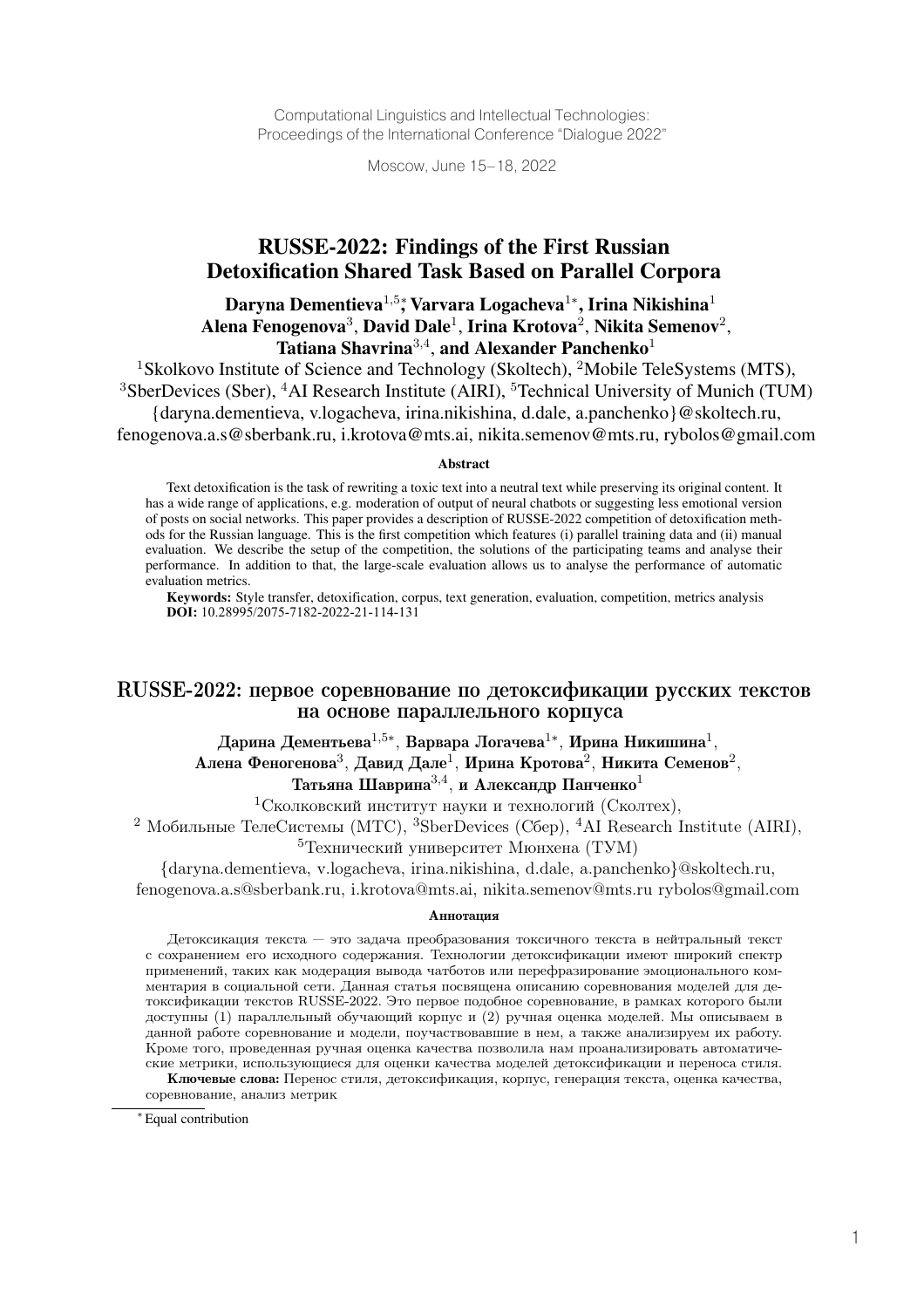### 1 Introduction

Identification of toxicity in user texts is an active area of research. Today, social networks such as Facebook<sup>1</sup>, Instagram<sup>2</sup>, and VK<sup>3</sup> are trying to address the problem of toxicity. However, they usually simply block such kinds of texts. We suggest a proactive reaction to toxicity from the user. Namely, we aim at presenting a neutral version of a user message which preserves meaningful content. We denote this task as *detoxification*.

Detoxification can be solved with Text Style Transfer (TST) (Jin et al., 2020; Hu et al., 2020) methods. This task aims at transforming the text so that its content stays the same, and its *style* (which can refer to text sentiment, author profile, degree of politeness or formality) changes. For the majority of style transfer tasks there exists no parallel data, which makes researchers train TST models on non-parallel texts (Shen et al., 2017; Wang et al., 2019; Xu et al., 2021).

Detoxification task is usually considered a variety of TST task from *toxic* to *neutral* style. There already exist unsupervised approaches to detoxification (Dementieva et al., 2021a; Dale et al., 2021) for the Russian and English languages. However, the output of these models is often of bad quality.

Russian IT company Yandex already tried to address the detoxification problem and launched the first detoxification competition. However, we extended their setup in several directions:

- We collected a new parallel corpus of toxic sentences and their manually written non-toxic paraphrases. This allows to solve the detoxification task using the methods developed for parallel training data (in particular, for machine translation).
- We use an established and tested automatic evaluation setup (Krishna et al., 2020) which agrees with the formulation of style transfer and takes into account all aspects of transfer quality. In addition to that, we use the reference-based evaluation.
- We follow the common assumption of low reliability of automatic evaluation of style transfer and make the final decision on the models quality based on the manual evaluation. Our work is the first attempt to use crowdsourcing for large-scale manual evaluation of a text generation model. We describe and analyse our evaluation setup.

All general information about the presented competition as well as all used code, data, and the final results can be obtained via official website.<sup>4</sup>

#### 2 Related Work

RUSSE'2022 is the first competition on detoxification based on parallel corpora for Russian and has no analogies in any languages. As for the Russian, the first detoxification was launched by Yandex in november 2021 (Yandex, 2021). However, the dataset did not include parallel data that prevented participants from using seq2seq models. Moreover, their evaluation setup was weak as it only included toxicity measuring as well as similarity to the initial text and was hacked by participants.

At the same time, a lot of attempts have been made in studying toxicity for the English language. The earliest ones were several Kaggle competitions from the Jigsaw/Conversation AI team on toxicity: the "Toxic Comment Classification Challenge" (Jigsaw, 2018) in 2018, the "Unintended Bias in Toxicity Classification Challenge" (Jigsaw, 2019) in 2019 and the "Multilingual Toxic Comment Classification Challenge" (Jigsaw, 2020) in 2020. The organizers present the largest English toxicity datasets with multiple types of toxicity (toxic, obscene, threat, insult, identity hate, etc) and a multilingual test set for other languages such as Spanish, French, Italian, Russian, etc.

Since 2019 toxicity and offensive language becomes one of the central topics at SemEvals. SemEval-2019 Task 6 and SemEval-2020 Task 12 on Identifying and Categorizing Offensive Language in Social

<sup>&</sup>lt;sup>1</sup>https://edition.cnn.com/2021/06/16/tech/facebook-ai-conflict-moderation-groups

<sup>2</sup> https://about.instagram.com/blog/announcements/introducing-new-tools-to-protect-our-community-from-abuse

<sup>3</sup> https://vk.com/press/stickers-hate-speech

<sup>4</sup> https://russe.nlpub.org/2022/tox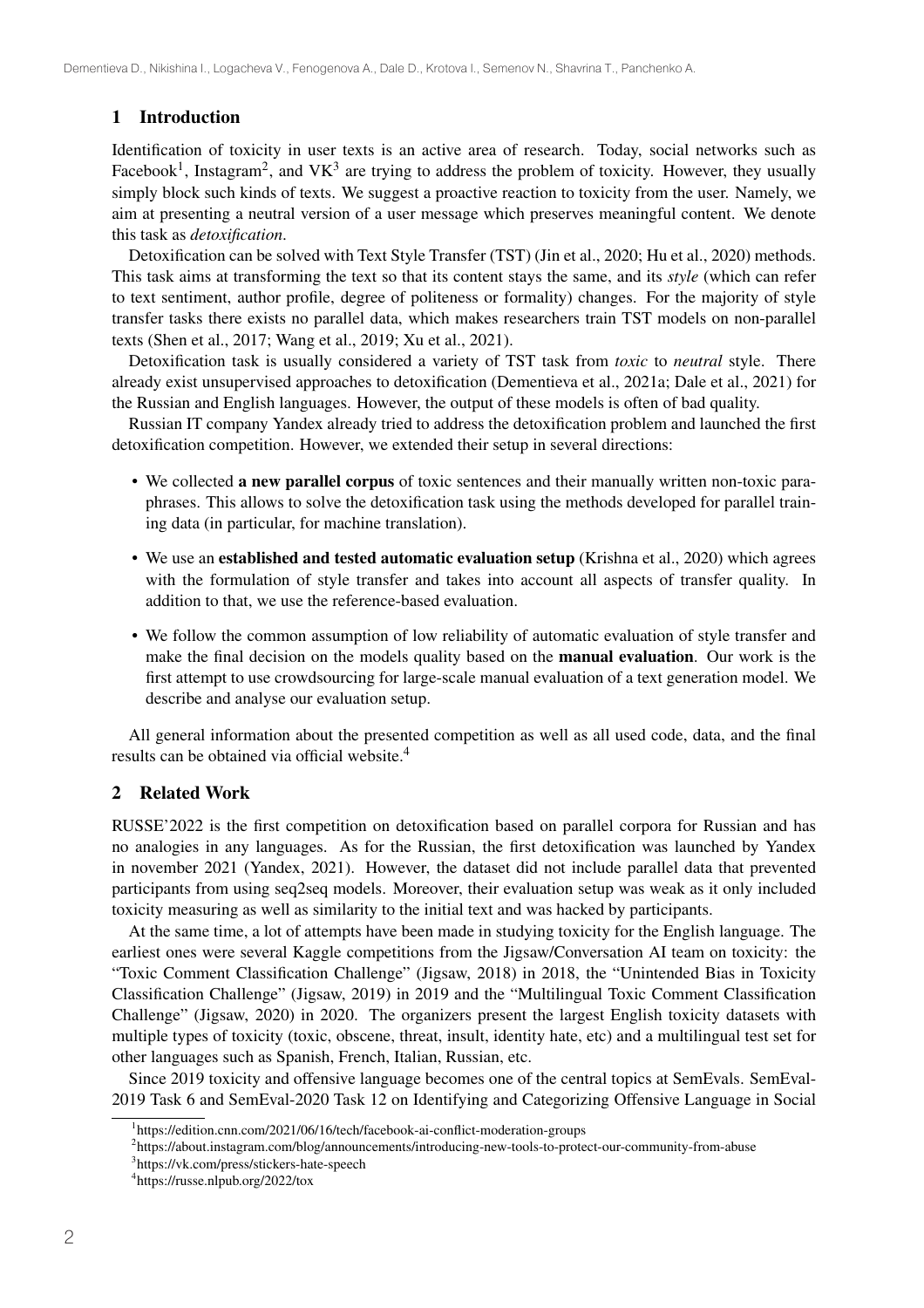Media (OffensEval) (Zampieri et al., 2019; Zampieri et al., 2020) attracted about 115 teams for the first year and 145 for the second year. The next SemEval competition devoted to the toxicity held in 2021: Toxic Spans Detection<sup>5</sup> (Pavlopoulos et al., 2021) is a task which aims at identifying the spans that make a text toxic instead of classifying whole texts in comparison to OffensEval and Jigsaw competitions. Highlighting such toxic spans can assist human moderators who often deal with lengthy comments. The 2022 year is also quite eventful for competitions on toxicity. For instance, there is a competition called "Multimedia Automatic Misogyny Identification (MAMI)" <sup>6</sup> which aims at identification of misogynous memes, raising a topical issue of systematic inequality and discrimination of women online. The competition examines memes as a form of hate against women, taking advantage of both text and images available as source of information.

Another SemEval 2022 task: "Patronizing and Condescending Language Detection"7 focuses on categorizing sentences in context (paragraphs), extracted from news articles, in which one or several predefined vulnerable communities are mentioned. The task is to identify whether the unfair treatment in the media is expressed in the text and the correct category of the Patronizing and Condescending Language.

Additionally, we pay attention to the SemEval competition of this year called "iSarcasmEval: Intended Sarcasm Detection In English and Arabic" 8. Sarcasm is omnipresent on the social web and often present in toxic texts. Determination of sarcastic texts could be also beneficial for the text detoxification process.

It can be seen that none of the previous competitions provide parallel datasets for performing detoxification and only aim at text classification and not paraphrasing. Our competition has been inspired by the Machine Translation shared tasks as it also applies parallel data and adopts some of the evaluation techniques from Machine Translation (MT) (Akhbardeh et al., 2021). It is the first parallel dataset in Russian on the topic of detoxification. In this work we present such dataset for the first time as well as the results of shared task on that data.

#### 3 Parallel Detoxification Dataset

To perform training and automatic evaluation we provide a parallel detoxification dataset. The dataset is the core innovation of our shared task as previous detoxification shared task relied on non-aligned text corpora.

#### 3.1 Definition of Toxicity

Our shared task deals with one particular style - toxicity. Namely, the goal is to rewrite text from toxic to neutral. What is and what is not toxic is a crucial question which shapes the training dataset and influences the performance of detoxification models. In our work we decide to consider only cases of open toxicity: open offences, use of swear and rude words. We do not focus on subtle forms of toxicity such as sarcasm or passive aggression, since they are difficult to identify not only for machines, but also for untrained human assessors. We leave work on these types of toxicity for future work.

We should warn against conflating toxicity with sentiment. Non-toxic sentences are not necessarily pleasant, they can still contain criticism such as *bad person*, *liar*, etc. Since our task is to detoxify a text while saving its content, we allow keeping negative content.

It is important to explain our understanding of toxicity to crowd workers. We use the example-based approach. Namely, instead of definitions of what is toxic we give users examples of sentences which we consider offensive and neutral. We do so in the instruction which workers need to read before doing tasks and which they can refer to later (the full text of the instruction is given in Appendix B.1). Also, since we noticed that users often skip the instruction, we ask them to take the training. It consists of examples of toxic and neutral sentences with the explanation of their label (toxic/neutral). See the examples of training questions in Appendix B.2. After that, the user passes an exam which shows if she understands the notion of toxicity correctly. We only admit users who have the result of above 80%.

<sup>5</sup> https://sites.google.com/view/toxicspans

<sup>6</sup> https://competitions.codalab.org/competitions/34175

<sup>7</sup> https://sites.google.com/view/pcl-detection-semeval2022

<sup>8</sup> https://sites.google.com/view/semeval2022-isarcasmeval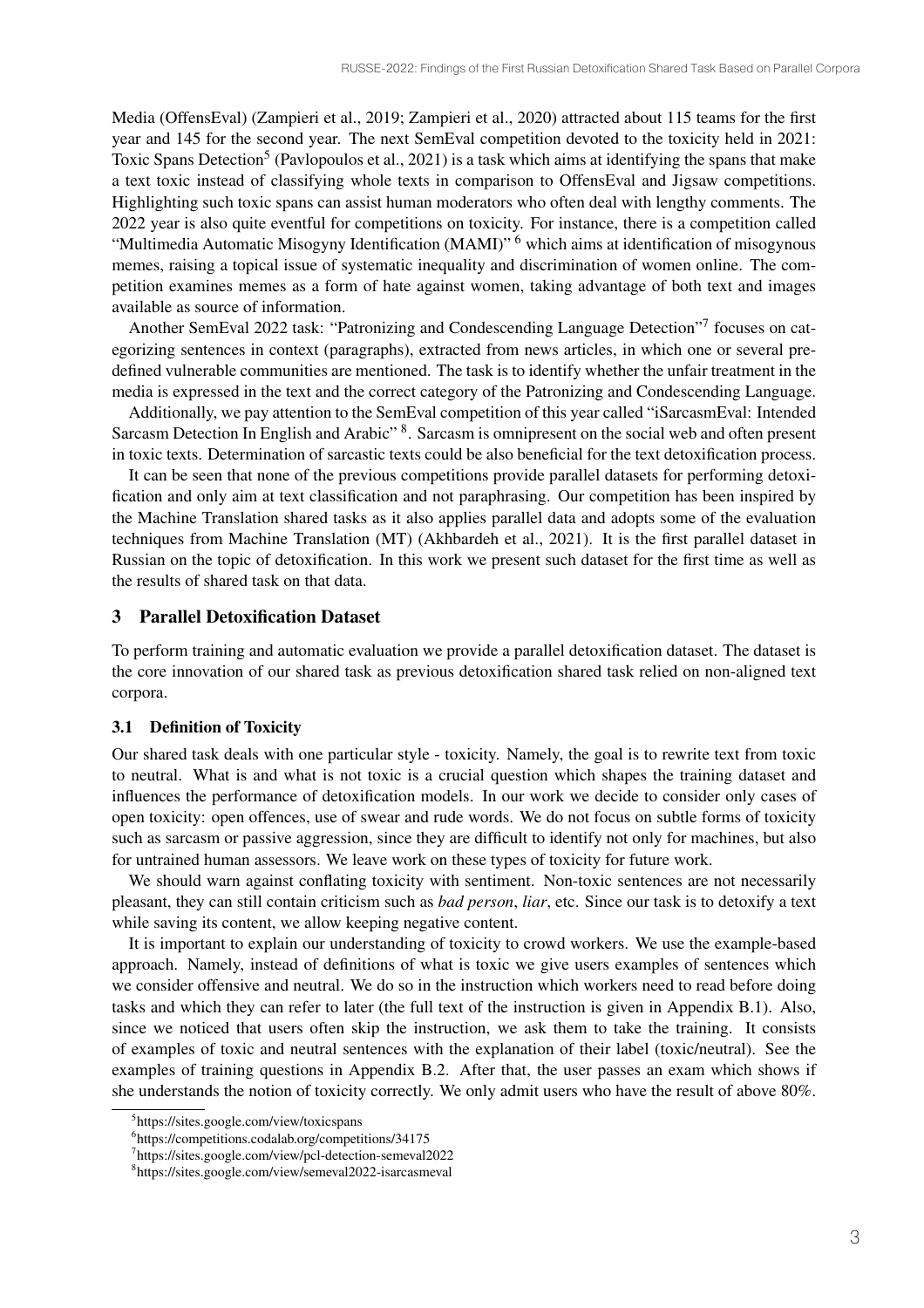Further during the labelling, we control users by occasionally giving them control questions and reinforce their understanding of toxicity by giving training questions.

### 3.2 Dataset Summary

We take source (toxic) sentences for our dataset from the Russian datasets of toxic messages from various social media: Odnoklassniki (Belchikov, 2019), Pikabu (Semiletov, 2020), and Twitter (Rubtsova, 2012). The target part of the dataset are the same messages which were manually rewritten by crowd workers to eliminate toxicity.

The dataset is divided into train, development, and test sets of the following sizes:

- training: 6948 source (toxic) sentences,
- development: 800 source (toxic) sentences,
- test: 875 source (toxic) sentences.

For each toxic sentence we have 1–3 variants of detoxification. The examples of samples collected for the task are presented in Appendix C.

### 3.3 Data Collection Pipeline

To collect the dataset for this competition we hired workers via Yandex.Toloka platform. We use the pipeline for the parallel detoxification data collection which was described in the work (Dementieva et al., 2021b) and tested for English. In this work we improved this pipeline and adapted it for the Russian language.

The pipeline consists of three tasks:

- Paraphrase generation the workers are asked to write a neutral paraphrase of the input text. They can also select not to rewrite the input if the text is already neutral or it is difficult to extract non-toxic content. The paraphrases generated by crowd workers can be of poor quality. Therefore, we validate them using the next two tasks.
- Content preservation check given two texts (the original toxic sentence and its crowdsourced paraphrase) an annotator should indicate if the content of the texts matches.
- Toxicity classification given the generated paraphrase, an annotator should label it as toxic or neutral.

During the dataset collection we tried to exclude examples which are impossible to detoxify. These are (i) sentences whose meaning is offensive, (ii) sentences which aren't toxic so can't be detoxified, and (iii) sentences with unclear meaning. See the following examples:

### • Toxic content:

- пристрелить этих уродов без суда и следствия (*shoot these freaks without trial*)
- а что ты с\*ка умеешь, только ноги раздвигать... (*and what can you b\*tch, you can only spread your legs*)
- п\*доры они в квадрате с\*ки. (*f\*gs are squared b\*tches.*)
- Unclear meaning:
	- ч оз тема ч о класс ответить д лёка продаю п\*зду дочери комментарий (*h oz topic h about class answer d loka sell pussy daughter comment*)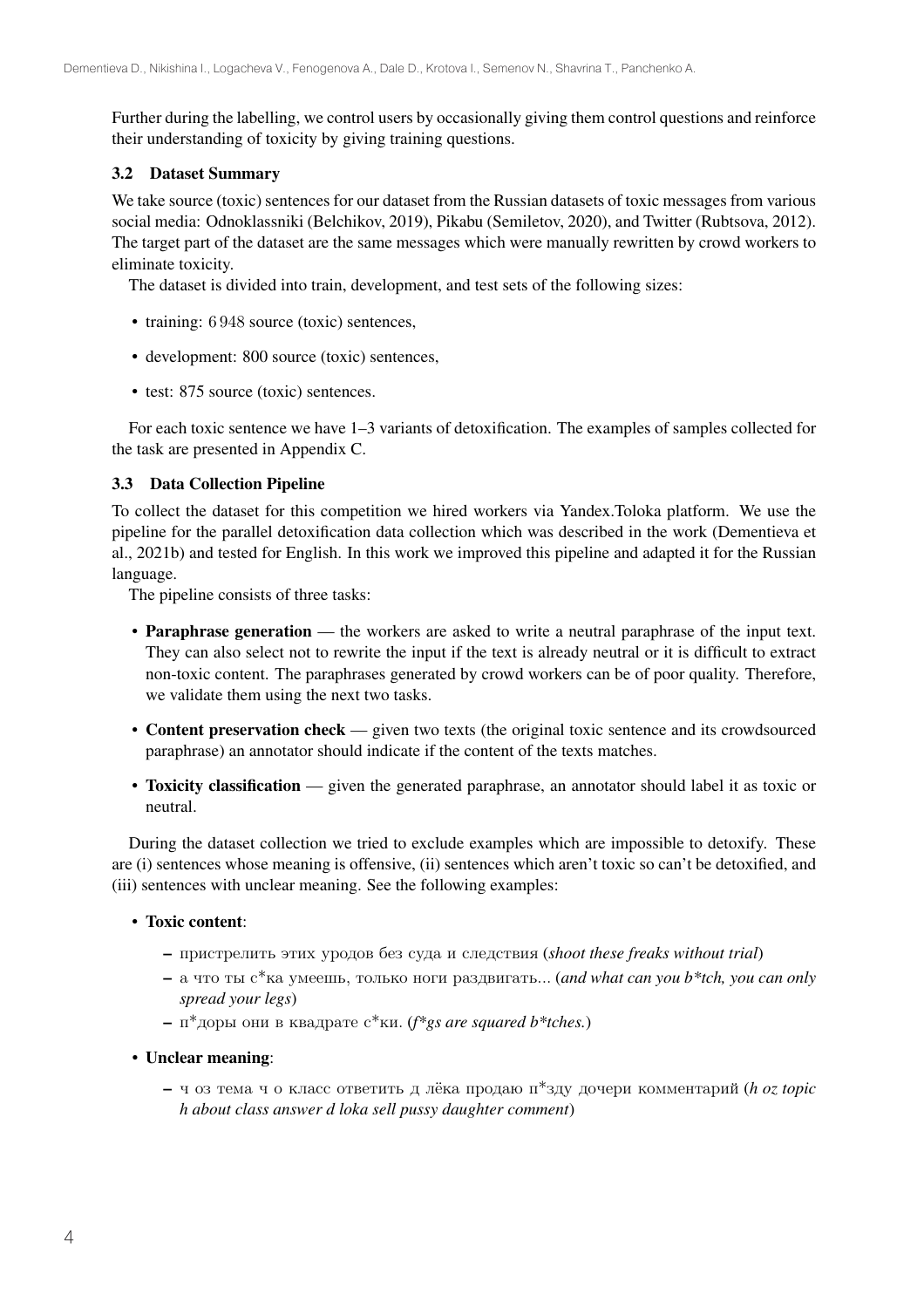Paraphrasing sentences with toxic content cannot remove toxicity, and if we manage to remove it, the sense of such sentence will be very different from the original one.

To increase the reliability of crowdsourcing, we have each example labelled by three crowd workers. In case of paraphrase generation this gives us multiple paraphrases (some of them are filtered out later). When doing content and toxicity checks, we get multiple judgments on each example. They are further aggregated with Dawid-Skene aggregation method (Dawid and Skene, 1979) which defines the true label iteratively giving more weight to the answers of workers who agree with other workers more often. Besides the true label, this method returns the label confidence. We consider a paraphrase correct with respect to content and toxicity if it is labelled as such with the confidence of over 90%.

#### 4 Shared Task Description

#### 4.1 Task Formulation

Text detoxification can be considered as a kind of textual style transfer task. The style transfer task is formulated as follows. We would like to rewrite a text so that it keeps most of its content, but one particular attribute of this text (denoted as *style*) changes. The "style" can refer to various features of the text such as the level of formality, politeness, simplicity, the presence of bias or the features of the author (e.g. gender or membership in a political party). The task is usually to transfer between two "opposite" styles (toxic–neutral, formal–informal, ancient–modern), but there can exist models which support multiple exclusive or non-exclusive styles. More formally, the notion of a "style" is defined below. We deliberately, rely on a practical notion assuming that style is an automatically measurable text attribute. A more comprehensive formal definition of all various styles is a challenging task beyond the scope of our work.

Style transfer task can be formally defined as follows. We have a set of styles  $S = \{s_{src}, s_{tg}\}^9$ and two collections of documents: the source corpus  $D^{src} = \{d_1^{src}, ..., d_n^{src}\}\$  and the target corpus  $D^{tg} = \{d_1^{tg},...,d_m^{tg}\}\$  in the styles  $s_{src}$  and  $s_{tg}$ , respectively. Let us also define the following functions. The style of a sentence is measured with  $\sigma : D \to S$ . A binary function  $\delta : D \times D \to \{0, 1\}$  indicates the equivalence of meanings of the two styles. Finally, the function  $\theta : D \to \{0, 1\}$  defines if a text belongs to well-formed sentences.

Text style transfer task is thus defined as a function  $\alpha$  :  $S \times S \times D \to D$ . Given a text  $d^{src}$  and its source and target styles  $s_{src}$  and  $s_{tg}$  it transforms the text to a new text  $d^{tg}$  such that:

- the style of the text is changed from the source  $s_{src}$  to the target  $s_{tg}$ :  $\sigma(d^{src}) \neq \sigma(d^{tg})$ ,  $\sigma(d^{tg}) = s_{tg}$ ,
- the contents of the original and the transformed sentences match:  $\delta(d^{src}, d^{tg}) = 1$ ,
- the resulting sentence is well-formed (fluent):  $\theta(d^{tg})=1$ .

Therefore, a style transfer model has to optimize all three functions. Analogously, to evaluate the performance of a style transfer model, we need to check that all three conditions hold: the style is appropriately changed, the content stayed intact, and the text is fluent.

### 4.2 Competition Rules

The competition was opened on December 15, 2021 and lasted until February 28, 2022. It consisted of the following stages:

• Development stage — this stage lasted from December 15, 2021 to January 31, 2022. At this stage we made available the training and development data. The participants were invited to train their models and submit their outputs for the development set to the public leaderboard at Codalab.<sup>10</sup> At this stage, the models were evaluated with the automatic metrics.

 $9$ Style transfer task can be generalized for  $S$  with more than two styles or for continuous styles. We use the binary case for simplicity.

<sup>10</sup>https://codalab.lisn.upsaclay.fr/competitions/642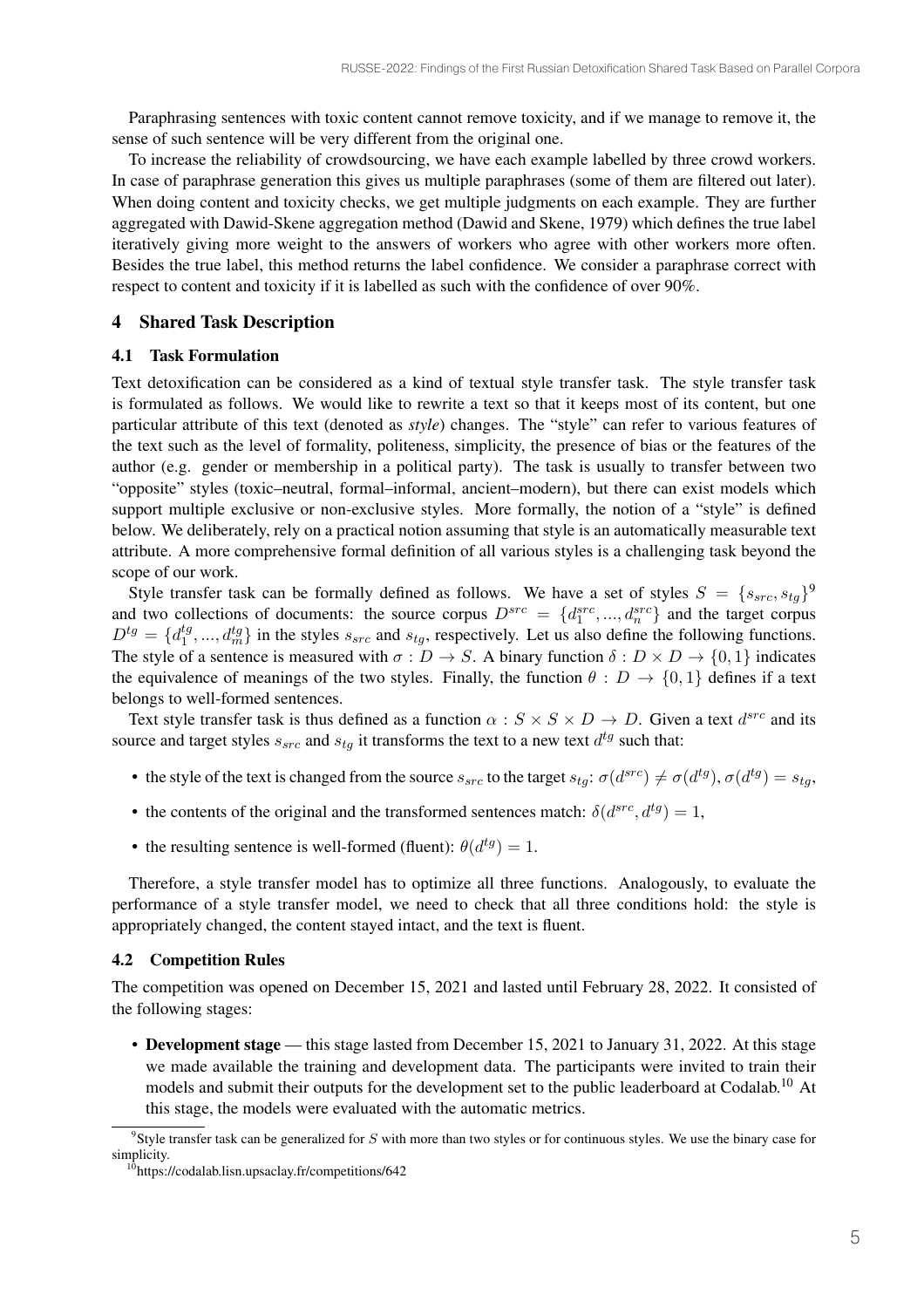- Test stage this stage lasted from February 1 to 14, 2022. At the beginning of this stage the participants were given access to the source part of the test set. They had two weeks to run their bestperforming models on the test set and submit their answers to Codalab. The test stage leaderboard was hidden until the end of the competition.
- Manual evaluation stage this stage lasted from February 14 to 28, 2022. At this stage we conducted the manual evaluation of the test answers submitted by participants and the baseline answers. The evaluation was performed via crowdsourcing. At the end of this stage we released the final leaderboard based on the results of manual evaluation.

We allowed participants to use detoxification models of any architecture. Participants were allowed to use any additional data and existing pre-trained models under open source licences.

Once results were submitted, we required participants to provide their source code and model via GitHub and also write its short description.

### 4.3 Baselines

We provide four baselines for detoxification task: a trivial Duplicate baseline, a rule-based Delete approach, fine-tuning on the ruT5 model and the continuous prompt tuning approach for ruGPT3 model.

Duplicate This is a trivial baseline which consists in leaving the input text intact. It provides a lower threshold for models.

Delete Delete is an unsupervised method that eliminates toxic words based on a predefined toxic words vocabulary. The idea is often used on television and other media: rude words are bleeped out or hidden with special characters (usually an asterisk). We provide both the vocabulary and the script that performs the replacement.

RuT5 Baseline Another approach is the supervised baseline based on the T5 model. We fine-tune the ruT5-base model<sup>11</sup> on the training part of the provided dataset.

**RuPrompts** This baseline is based on the ruPrompts library<sup>12</sup> for fast language model tuning via automatic prompt search. The Continuous Prompt Tuning method (Konodyuk and Tikhonova, 2021) consists in training embeddings corresponding to the prompts. Such approach is cheaper than classic fine-tuning of big language models. We tune the prompts for the ruGPT3-large model.<sup>13</sup> Pre-trained prompts for detoxification task are available online.14

### 5 Evaluation

We use two evaluation setups: automatic evaluation with reference-free and reference-based metrics and manual multi-aspect evaluation.

### 5.1 Automatic Evaluation

In our automatic evaluation we follow the state-of-the-art evaluation strategies. Namely, we replicate the setup of (Krishna et al., 2020). We evaluate the three parameters of style transfer quality: style of text, content preservation, and fluency of text.

Note that these three parameters exactly correspond to the TST definition components as formulated in Section 4.1: namely functions  $\sigma(\cdot)$ ,  $\delta(\cdot, \cdot)$ , and  $\theta(\cdot)$ . The three metrics are then aggregated to a joint score. We use the following techniques.

**Style (STY<sub>a</sub>)** is evaluated with a BERT-based classifier for toxicity detection. We fine-tune the ruBERT model (Kuratov and Arkhipov, 2019) on the Odnoklassniki (Belchikov, 2019) and Pikabu (Semiletov, 2020) datasets. Style accuracy is denoted as  $\sigma(\cdot)$  in Section 4.1.

<sup>11</sup>https://huggingface.co/sberbank-ai/ruT5-base

<sup>12</sup>https://sberbank-ai.github.io/ru-prompts

<sup>13</sup>https://github.com/sberbank-ai/ru-gpts

<sup>14</sup>https://huggingface.co/konodyuk/prompt\_rugpt3large\_detox\_russe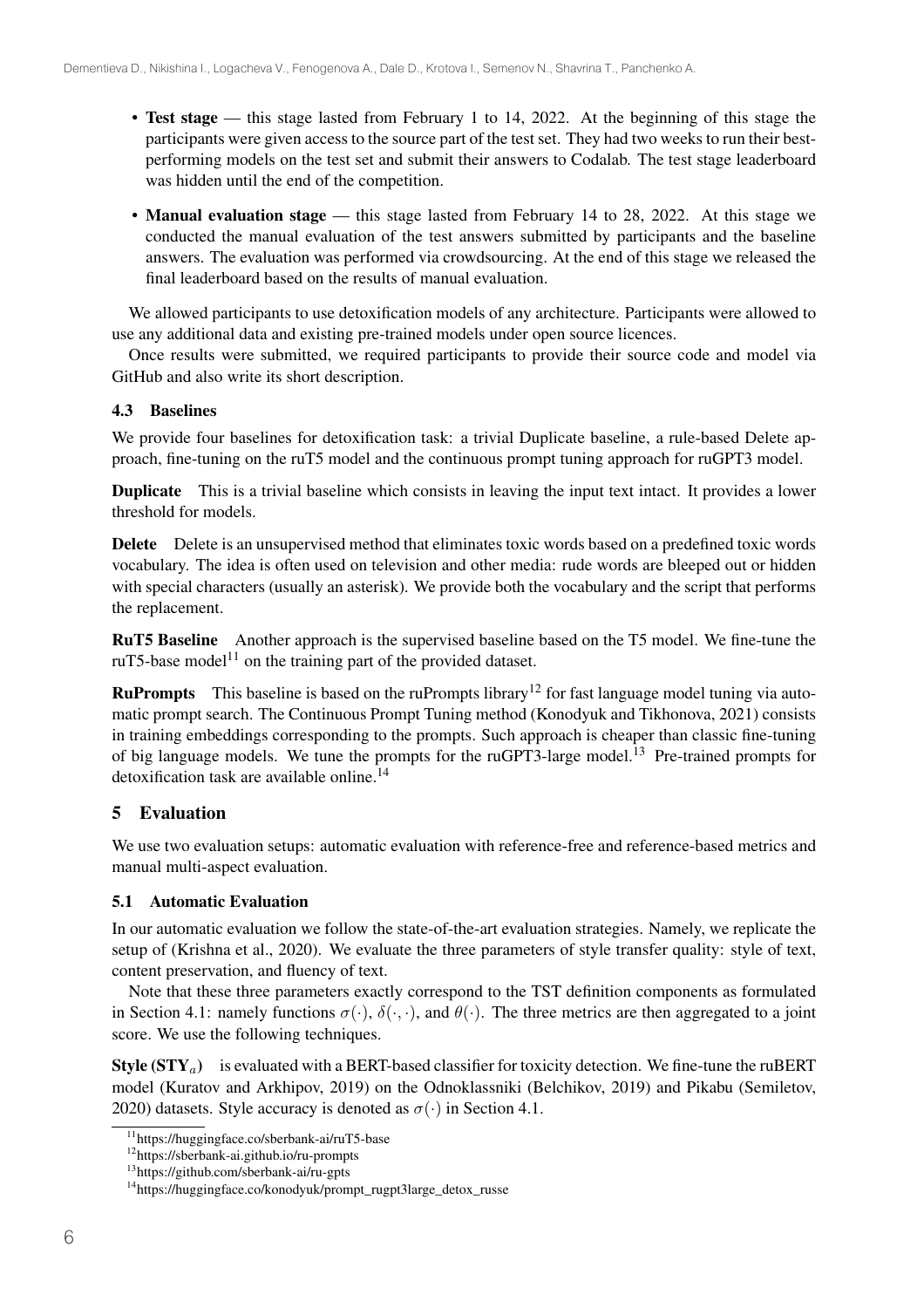**Content (SIM**<sub>a</sub>) is evaluated as the cosine similarity of embeddings of the source and the transformed sentences. We use embeddings generated by LaBSE model (Feng et al., 2020) because in our preliminary experiments they showed the best performance for Russian. We prefer the embedding distance over BLEU-like metrics, because (Yamshchikov et al., 2021) showed that embedding-based metrics are better correlated with human judgments than ngram-based metrics such as BLEU. We do not use references for the evaluation of content to mimic the setup where references are unavailable, which is very common for style transfer tasks. Content similarity is denoted as  $\delta(\cdot, \cdot)$  in Section 4.1.

**Fluency (FL<sub>a</sub>)** Although fluency is usually evaluated as perplexity, we follow (Krishna et al., 2020) and use an acceptability classifier. In this work this classifier was trained on CoLA dataset (Warstadt et al., 2019). Since there is no such dataset for Russian, we create synthetic examples of corrupted sentences by randomly replacing, deleting or shuffling words in sentences as suggested by (Kann et al., 2018). We choose this method over perplexity, because it ranges from 0 to 1 and its greater values mean higher quality, just like metrics we use for evaluating toxicity and content. This makes combining the three metrics easier. Fluency is denoted as  $\theta(\cdot)$  in Section 4.1.

**Joint**  $(J_{\alpha})$  Following (Krishna et al., 2020), we combine the three metrics at the sentence level by multiplying them. Since all scores are binary, the joint score is 1 only if all three metrics are 1. Therefore, it indicates fully acceptable sentences.

$$
\mathbf{J} = \frac{1}{n} \sum_{i=1}^{n} \mathbf{STA}(x_i) \cdot \mathbf{SIM}(x_i) \cdot \mathbf{FL}(x_i)
$$
 (1)

ChrF We provide an additional reference-based metric which follows the Machine Translation evaluation setup. We choose ChrF (Popovic, 2015) over BLEU, because it compares character ngrams and is ´ more suitable for languages with rich morphology, such as Russian.

#### 5.2 Manual Evaluation

The manual evaluation follows setups used in state-of-the-art works. We separately evaluate the three parameters of the transferred sentences, namely, their style, content, and fluency. We conduct the evaluation via crowdsourcing. For the evaluation we also use Yandex.Toloka platform.

### 5.2.1 Evaluation Metrics

All three parameters are evaluated at the sentence level in terms of a binary scale, where 0 refers to the bad quality in terms of the parameter and 1 is the good quality. Assessors are given the following guidelines.

**Toxicity (STY**<sub>m</sub>) The toxicity level is defined as:

- non-toxic  $(1)$  the sentence does not contain any aggression or offence. However, we allow covert aggression and sarcasm. Note also that toxicity should not be mixed with the lack of formality. Even if a sentence is extremely informal, it is non-toxic unless it attacks someone.
- $\bullet$  toxic (0) the sentence contains open aggression and/or swear words (this also applies to senseless sentences).

**Content (SIM** $<sub>m</sub>$ ) In terms of content, sentences should be classified as:</sub>

• **matching**  $(1)$  — the output sentence fully preserves the content of the input sentence. Here, we allow some change of sense which is inevitable during detoxification (e.g. replacement with overly general synonyms: *idiot* becomes *person* or *individual*). It should also be noted that content and toxicity dimensions are independent, so if the output sentence is toxic, it can still be good in terms of content.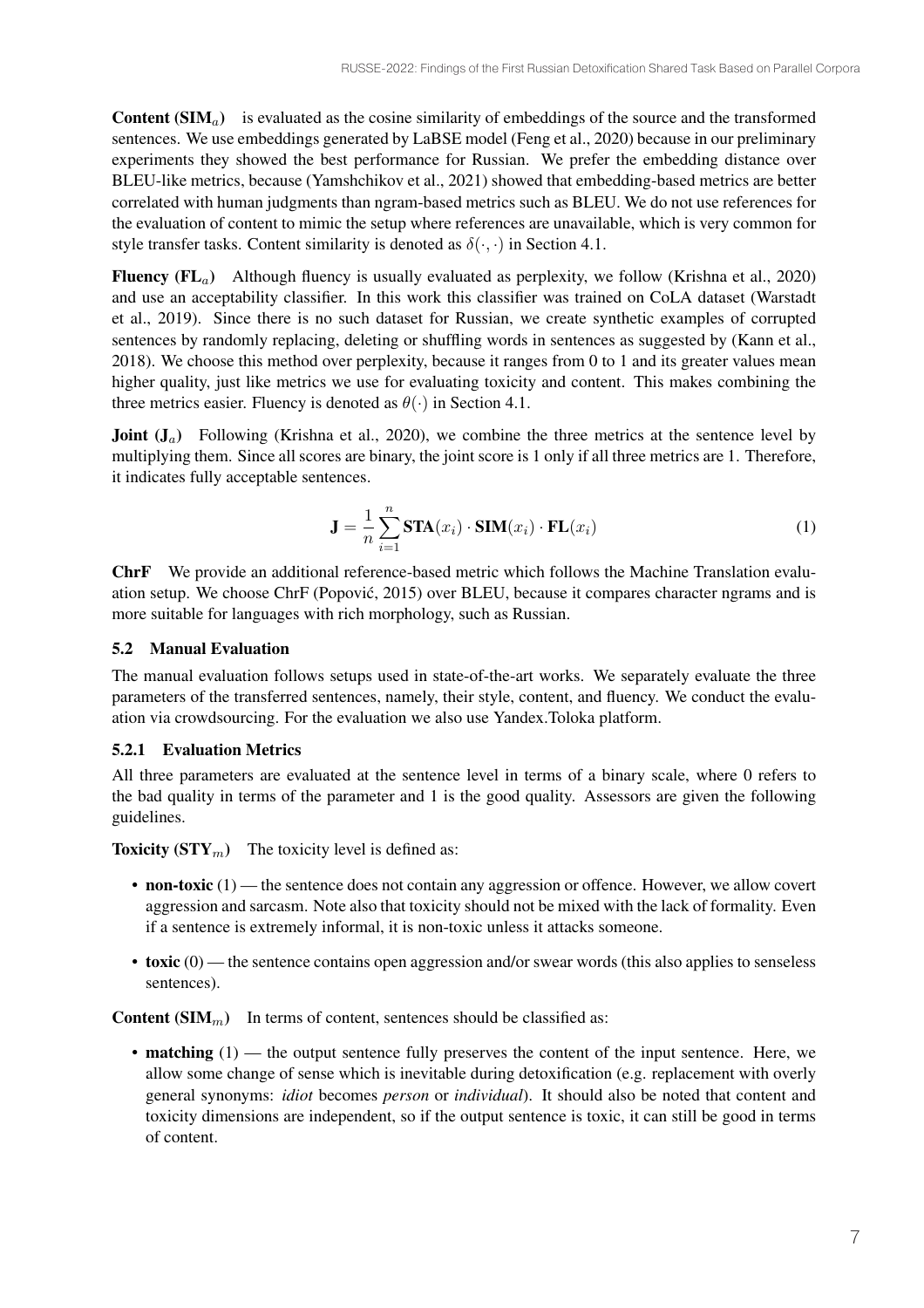• different (0) — the sense of the transferred sentence is different from the input. Here, the sense should not be confused with the word overlap. The sentence is different from its original version if its main intent has changed, (cf. *I want to go out* and *I want to sleep*). The partial loss or change of sense is also considered a mismatch (cf. *I want to eat and sleep* and *I want to eat*). Finally, when the transferred sentence is senseless, it should also be considered *different*.

**Fluency (FL**<sub>m</sub>) The fluency evaluation is different from the other metrics. We evaluate it along a ternary scale with the following values:

- **fluent** (1) sentences with no mistakes, except punctuation and capitalisation errors.
- partially fluent (0.5) sentences which have orthographic and grammatical mistakes, nonstandard spellings. However, the sentence should be fully intelligible.
- non-fluent (0) sentences which are difficult or impossible to understand.

However, since all the input sentences are user-generated, they are not guaranteed to be fluent in terms of this scale. People often make mistakes, typos and use non-standard spelling variants. We cannot require that a detoxification model fixes them. Therefore, we consider an output of a model fluent if the model did not make less fluent than the original sentence. Thus, we evaluate both the input and the output sentences and define the final fluency score as fluent (1) if the fluency score of the output is greater or equal to that of the input, and non-fluent (0) otherwise.

**Joint Score**  $(J_m)$  Finally, We aggregate the three metrics in the same Joint score as it was done for automatic evaluation.

Note that, in manual evaluation setup, we again resort to the original TST formulation based on three functions as defined in Section 4.1:  $\sigma(\cdot)$ ,  $\delta(\cdot, \cdot)$ , and  $\theta(\cdot)$ . However, in this case, their outputs are defined not in an automatic way but rather using human judgements.

#### 5.2.2 Crowdsourcing Setup

Each of the three parameters is evaluated in a separate crowdsourcing project. For all the projects we hire only native speakers of Russian.

Crowdsourcing tasks In the toxicity detection task (see Figure 1) we show workers the transferred sentence and ask them if it is offensive. Then, in the content similarity task we show both sentences and ask if they mean the same. Finally, we apply the fluency evaluation task to both the source and the target and compute the final fluency score from the source and target scores. While here we provide English interfaces examples, the original interfaces are presented in Appendix A.

Each sentence in each of the projects is labelled by 10 to 12 workers. We aggregate their result using Dawid-Skene aggregation method (Dawid and Skene, 1979). It takes into account the dynamically defined reliability of workers. For each example with multiple labels Dawid-Skene method returns the label and its confidence. We use only labels whose confidence is above 90%. The other labels (around 3% of all examples) are later filled by experts.

Quality Control Before admitting users to accomplishing tasks we need make sure they understand them correctly. For that purpose we devise a pipeline of training and exam tasks. First, a user needs to pass training (a set of tasks with a known label and an explanation of the task shown if the user makes a mistake) and exam (same as training, but no explanations are shown). We only admit users whose exam score is above 80%. Similarly, we control their performance with control questions during labelling. We ban users whose performance on these control question is below 70%.

Finally, we use other heuristics to control the user performance:

- captcha prevents workers from using scripts and bots for labelling,
- fast answers we ban users who accomplish a page of tasks in less than 15 seconds (this usually means that the user is not reading the task and is giving random answers),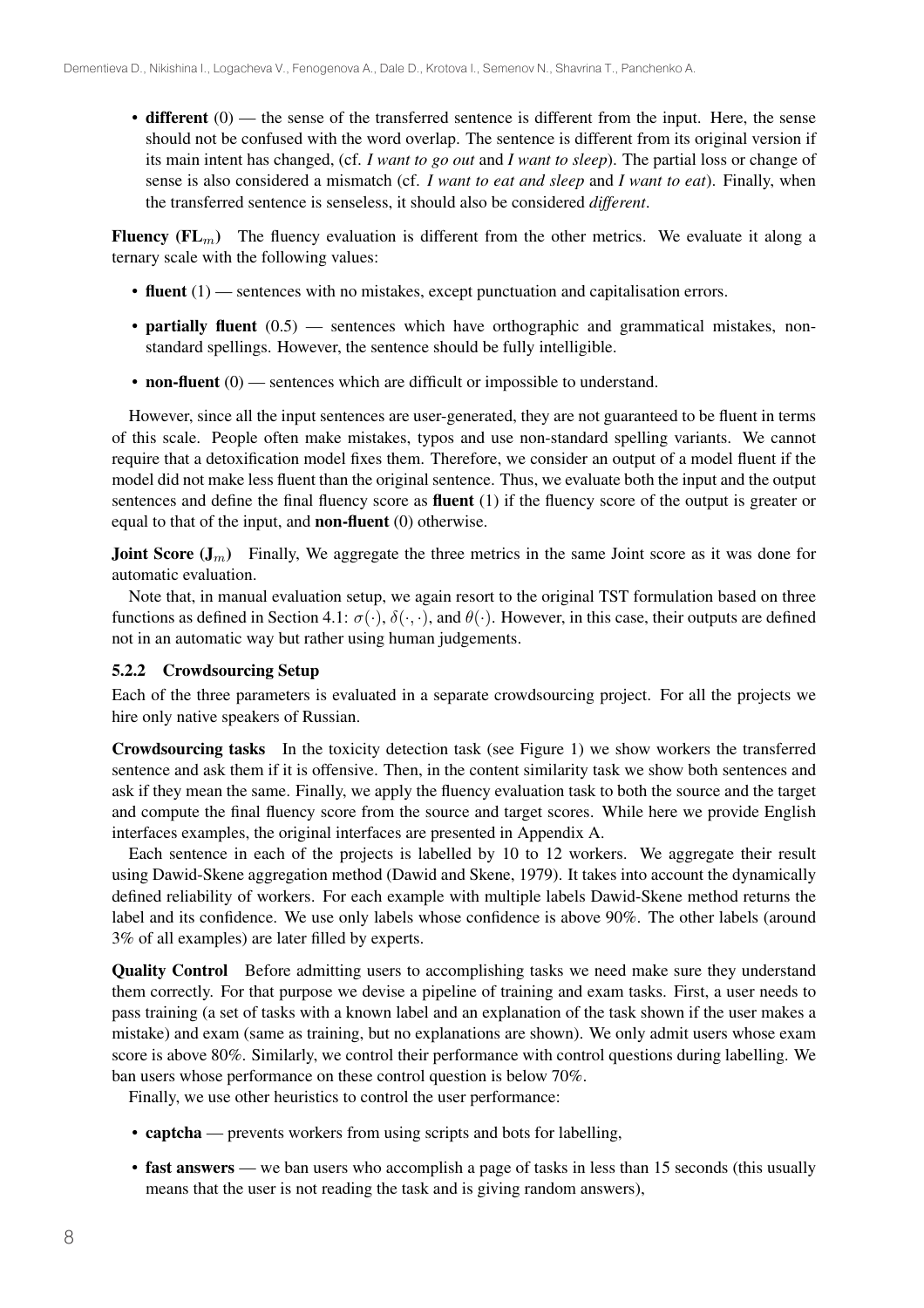• skipped tasks — we ban users who skip 5 or more task pages (this indicates a user who does not understand the task).

## 6 Participating Systems

Ten teams participated in the final phase of the competition. Here we briefly describe them. For the easier navigation in the leaderboard, we provide the models aliases which summarise the methods they use.

orzhan (ruT5-finetune) approach is based on the ruT5-base model<sup>15</sup>. It was fine-tuned on the part of competition train data with a learning rate 1e-5 on 15 epochs. Only the samples with fluency, similarity, and accuracy higher than 0.5 were selected from the train set. The best output is selected from 32 generated samples using beam search. It was decided not to use sampling.

NSU team (ruGPT3-filter) This team's solution uses a model based on ruGPT3. The authors filtered the dataset released by the organizers with the following heuristics: (i) cosine similarity between the original and transformed sentences ranges from 0.6 to 0.99; (ii) ROUGE-L between the sentences ranges from 0.1 to 0.8; (iii) the transformed sentence length is less or equal to the original sentence length. This dataset was used to fine-tune ruGPT3.

Mindful Squirrel (lewis) solution is based on the LEWIS framework (Reid and Zhong, 2021), a coarse-to-fine editor for style transfer that transforms text using Levenshtein edit operation. First, the sequence of coarse-grain Levenshtein edit types (keep, replace, delete or insert) was predicted for each sentence pair. Next, the resulting tags were used to train the conversational  $\text{RUBERT}^{16}$  for the sequence tagging task. The ruT5-base model was trained to fill in the tokens for coarse-grain edit type *replace*.

**king\_menin (ruGPT3-XL)** trained RuGPT3  $XL^{17}$  to generate a non-toxic text on the competition train data. The input is the concatenation of the toxic and non-toxic sentences.

| Does this text contain offenses or                                                                                       | Do these sentences mean the same?                                                    |
|--------------------------------------------------------------------------------------------------------------------------|--------------------------------------------------------------------------------------|
| swear words?                                                                                                             | I don't f*ckin care about that shit                                                  |
| I don't care about that.                                                                                                 | I don't care about that                                                              |
| Yes                                                                                                                      | Yes                                                                                  |
| <b>No</b>                                                                                                                | <b>No</b>                                                                            |
| Is this text grammatical?<br>I don't care about that.<br>text is intelligible<br>NO, the text is difficult to understand | ◯ YES, there are no or only minor mistakes<br>PARTIALLY, there are mistakes, but the |

Figure 1: Design of crowdsourcing user interfaces of the toxicity detection (top left), content check (top right), and fluency check (bottom) tasks. Forms were translated from Russian to English for readability.

<sup>15</sup>https://huggingface.co/sberbank-ai/ruT5-base

<sup>&</sup>lt;sup>16</sup>https://huggingface.co/DeepPavlov/rubert-base-cased-conversational

<sup>17</sup>https://huggingface.co/sberbank-ai/rugpt3xl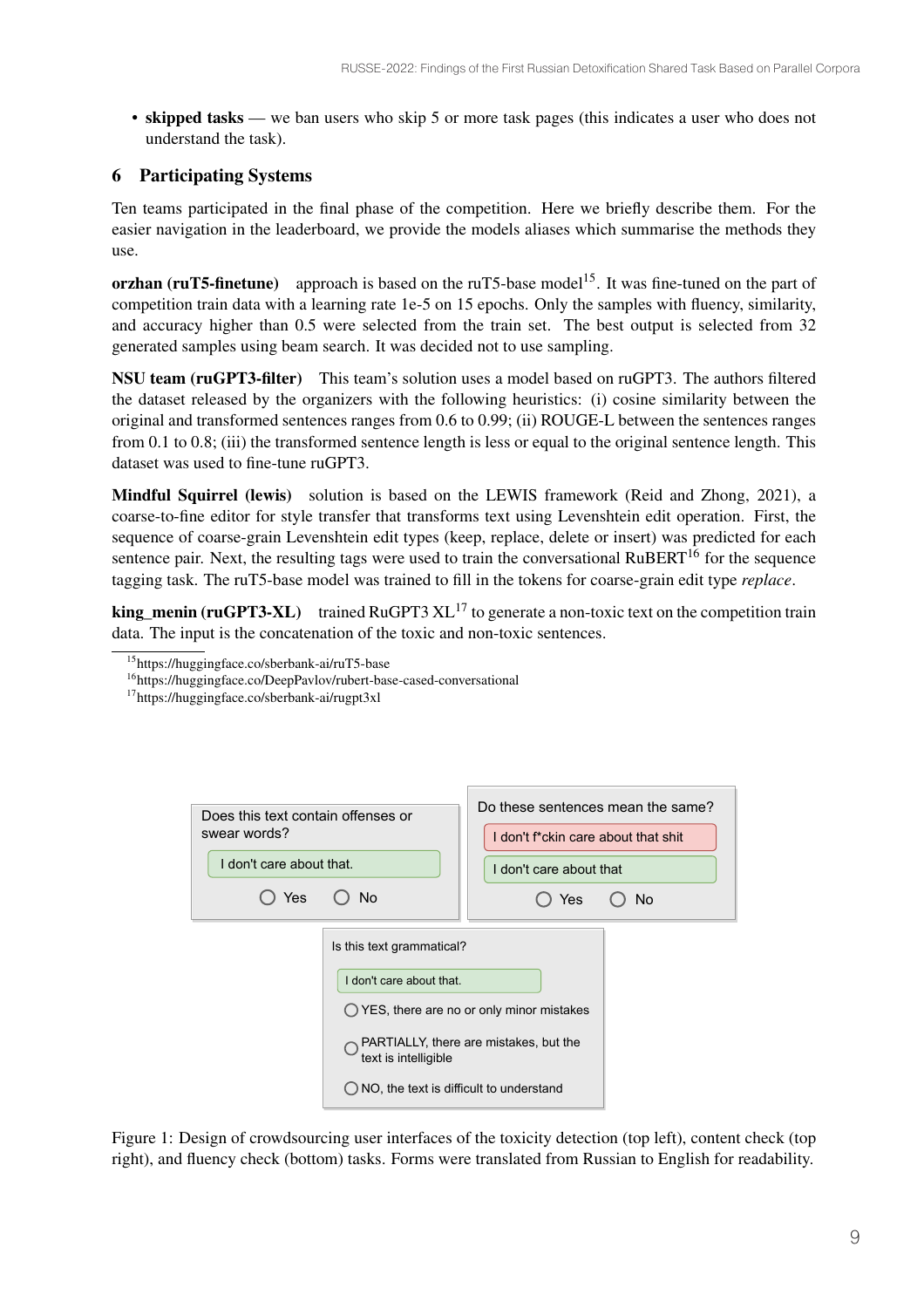**anzak (RoBERTa-replace)** solution is based on the RoBERTa-large<sup>18</sup>. The logistic regression model on the FastText vectors trained on the competition data was used as a toxic words classifier. Toxic tokens were substituted by RoBERTa-large model, where the best candidates were chosen by the cosine similarity between the candidate and the toxic token. In case it was not possible to find an acceptable candidate, the toxic word was removed from the sentence.

**SomethingAwful (ruT5-clean)** used the ruT5-large model<sup>19</sup> improved by data cleaning. The preprocessing stage consitsts of emoticons and smiley filtering and removing duplicate characters. The Levenshtein Transformer (Gu et al., 2019) was used as an extra step in preprocessing to clean the ruT5-large model output.

FRC CSC RAS (ruT5-large) modified the t5 baseline. RuT5-base was replaced by ruT5-large with beam search used as inference algorithm. 20 candidates were generated for each toxic sentence, the best candidate was selected by the largest J-score metric.

barracudas (ruT5-preproc) This solution is based on ruT5-base model with additional pre- and postprocessing of the texts.

gleb\_shnshn (adversarial) This team devised an adversarial training setup where the training data was enriched with the artificially generated sentences which attained the highest scores of the automatic metrics.

ruPrompts-plus (ruPrompts-plus) This team advanced over the ruPrompts baseline. The solution is based on RuGPT3-XL<sup>20</sup> adapted to the task via prompt tuning. In particular, the participant prepended 100 and appended 20 trainable embeddings to the toxic text and passed it to the model, which was expected to output the detoxified version. These embeddings were directly optimized by gradient descent.

## 7 Results

The primary goal of our competition is to evaluate the models and understand which approach is more promising. Here we compare the performance of models in terms of manual and automatic metrics. Besides that, since we have both manual and automatic scores, we evaluate the performance of metrics themselves.

### 7.1 Models Performance

Table 1 shows the performance of the participating models and our baselines in terms of the automatic metrics. The adversarial example generation (**gleb shnshn**) turns out to be very effective — it attains the highest scores of all metrics, thus yielding the highest  $J_a$  score. The next three places in the leaderboard are taken by the models based on our baseline ruT5 system (orzhan, FRC CSC RAS, and SomethingAwful). This suggests that this model is very efficient. Notice that the human references are below the majority of models in terms of all metrics except ChrF whose score for the human references is the highest by a large margin.

It is also important to note that the highest content preservation is demonstrated by two models from the bottom of the leaderboard, namely, the Delete baseline and anzak team's model. Both of them do not generate the output text from scratch but only remove or change individual words. This approach yields sentences which are very similar to the original ones.

The manual scores (see Table 2) provide a completely different result. There, the human references are significantly better than other models, but closely followed by the solution by the SomethingAwful team. This team is the only team whose solution succeeded in outperforming the ruT5-based baseline model. The winning team's model is also based on ruT5 (although they use ruT5-large), but with the additional preprocessing. The model of the FRC CSC RAS team, which got the 3rd best result in terms of fluency

<sup>18</sup>https://huggingface.co/sberbank-ai/ruRoberta-large

<sup>19</sup>https://huggingface.co/sberbank-ai/ruT5-large

<sup>20</sup>https://huggingface.co/sberbank-ai/rugpt3xl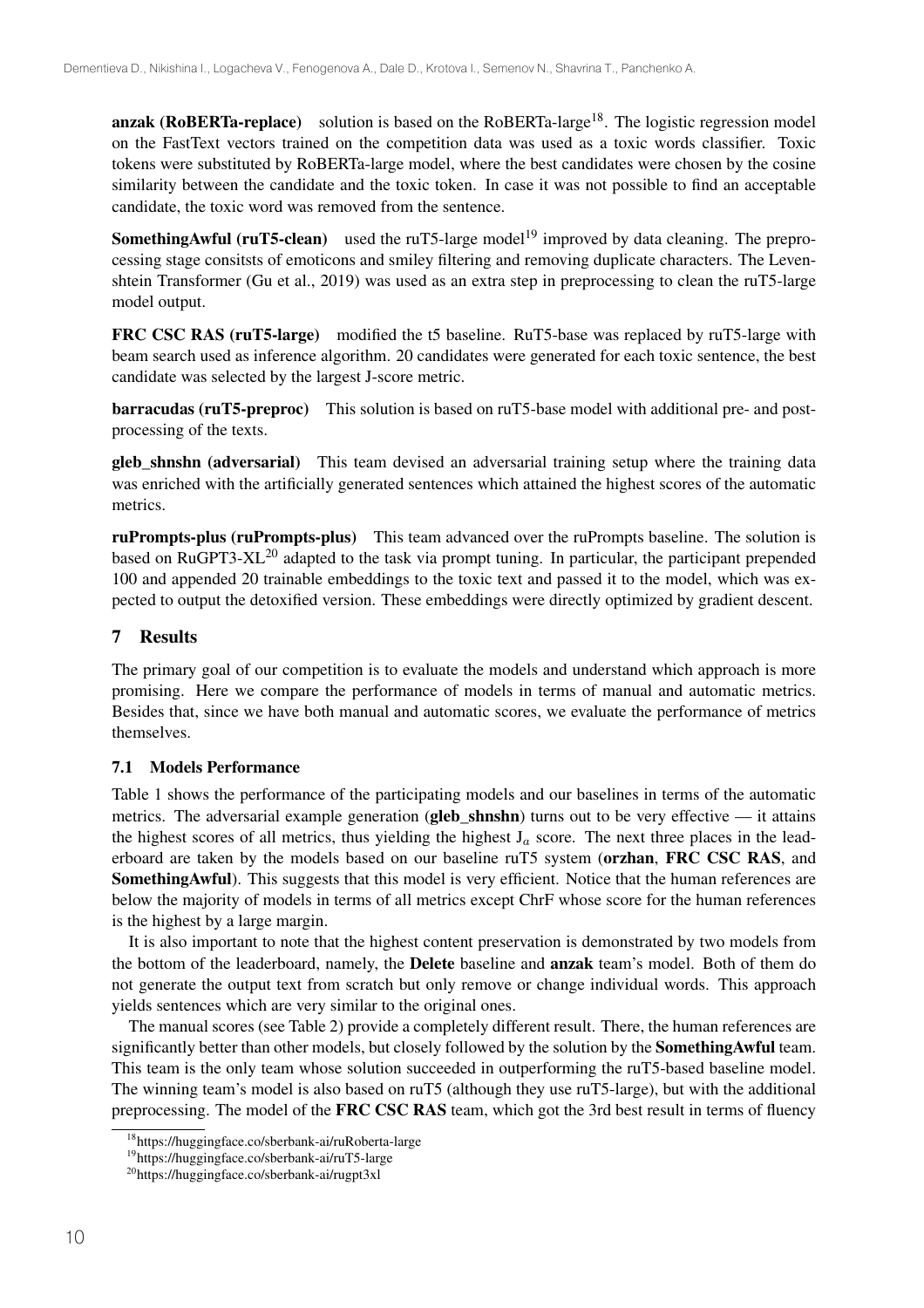| Team             | Method             | ACC <sub>a</sub> | $SIM_a$ | $FL_a$ | $J_a$ | ChrF |
|------------------|--------------------|------------------|---------|--------|-------|------|
| gleb_shnshn      | adversarial        | 0.97             | 0.94    | 0.96   | 0.87  | 0.53 |
| orzhan           | ruT5-finetune      | 0.98             | 0.86    | 0.97   | 0.82  | 0.55 |
| FRC CSC RAS      | ruT5-large         | 0.95             | 0.86    | 0.97   | 0.78  | 0.57 |
| SomethingAwful   | ruT5-clean         | 0.95             | 0.82    | 0.91   | 0.71  | 0.57 |
| Mindful Squirrel | lewis              | 0.93             | 0.80    | 0.88   | 0.66  | 0.56 |
| king_menin       | ruGPT3-XL          | 0.94             | 0.73    | 0.89   | 0.61  | 0.50 |
| baseline         | RuT <sub>5</sub>   | 0.80             | 0.83    | 0.84   | 0.56  | 0.57 |
| ruPrompts-plus   | ruGPT-XL+ruprompts | 0.80             | 0.80    | 0.83   | 0.54  | 0.56 |
| baseline         | ruPrompts          | 0.81             | 0.79    | 0.80   | 0.53  | 0.55 |
| barracudas       | ruT5-preproc       | 0.85             | 0.76    | 0.78   | 0.52  | 0.53 |
| human references | manual annotation  | 0.85             | 0.72    | 0.78   | 0.49  | 0.77 |
| NSU team         | ruGPT3-filter      | 0.83             | 0.76    | 0.76   | 0.48  | 0.51 |
| anzak            | RoBERTa-replace    | 0.57             | 0.89    | 0.91   | 0.44  | 0.54 |
| baseline         | Delete             | 0.56             | 0.89    | 0.85   | 0.41  | 0.53 |
| baseline         | Duplicate          | 0.24             | 1.00    | 1.00   | 0.24  | 0.56 |

Table 1: The performance of the participating models in terms of automatic metrics, sorted by  $J_a$  metric. The values in bold show the highest value of the metric with the significance level of  $\alpha = 0.05$ .

and content preservation, is also based on ruT5-large model. This confirms that large pretrained models with fine-tuning on parallel data are a very strong baseline which is hard to beat.

Interestingly, the adversarial model whose automatic scores are the highest, in fact produces sentences of a very low quality. This shows that automatic metrics can be "fooled" and should not be used as an ultimate evaluation technique.

In terms of the quality of style change, the model of the Mindful Squirrel team yielded the best result which was only outperformed by human references. This model uses a word classifier which decides if a word should be changed or left intact during style transfer. This allows to focus on toxic words.

Overall, the evaluation shows that the models based on ruT5 fine-tuned on parallel data are the most successful. The two teams that used **ruGPT3** could not approach the results of the competitors. The tuning of prompts is still less efficient than tuning of models. The models based on explicit edit operations are only moderately successful.

#### 7.2 Automatic vs Manual Metrics

The automatic and manual metrics (Tables 1 and 2) provide very diverse results. This suggests that they are weakly correlated.

We check this assumption by computing the Spearman  $\rho$  correlations for document-level scores of all metrics. We put in bold all high correlations ( $p$ -value  $\leq 0.05$ ) in Table 3. We clearly see that none of automatic metrics correlate with their manually measured counterparts. On the other hand, manual style and content metrics are correlated with ChrF score. This suggests that ChrF can be used as an automatic evaluation score. On the other hand, ChrF is not sensitive to sentence style, which means that it can be deceived (for example, the trivial Duplicate baseline performs on par with strong T5-based models in terms of ChrF). However, the power of ChrF was also claimed by (Briakou et al., 2021).

The sentence-level correlations show a slightly different picture. The highest correlation is seen for the style metric, the Spearman  $\rho$  score of automatic and manual judgments is 0.418 (moderate correlation). The manual and automatic sentence-level similarity, fluency, and joint scores show very weak or no correlation: 0.251, 0.015, and 0.141, respectively.

However, sentence-level correlations between corresponding manual and automatic metrics differ significantly across models (see Figure 2). We see that automatic and manual toxicity scores are much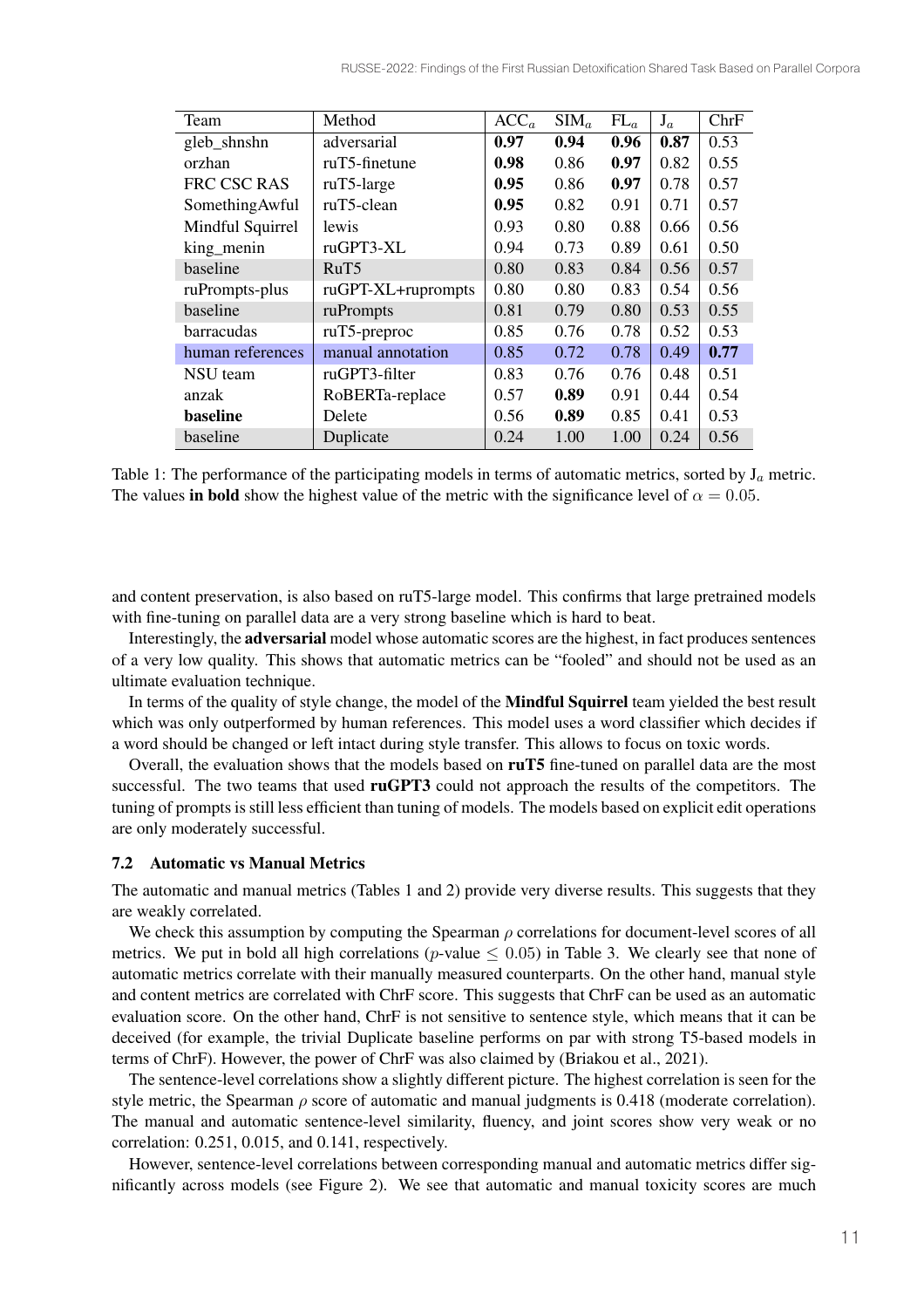| Team             | Method             | ACC <sub>m</sub> | SIM <sub>m</sub> | $FL_m$ | $J_m$ |
|------------------|--------------------|------------------|------------------|--------|-------|
| human references | manual annotation  | 0.89             | 0.82             | 0.89   | 0.65  |
| SomethingAwful   | ruT5-clean         | 0.79             | 0.87             | 0.90   | 0.63  |
| baseline         | RuT <sub>5</sub>   | 0.79             | 0.82             | 0.92   | 0.61  |
| FRC CSC RAS      | ruT5-large         | 0.73             | 0.87             | 0.92   | 0.60  |
| Mindful Squirrel | lewis              | 0.82             | 0.79             | 0.85   | 0.58  |
| ruPrompts-plus   | ruGPT-XL+ruprompts | 0.78             | 0.81             | 0.90   | 0.57  |
| orzhan           | ruT5-finetune      | 0.80             | 0.78             | 0.87   | 0.56  |
| barracudas       | ruT5-preproc       | 0.79             | 0.72             | 0.78   | 0.51  |
| king_menin       | ruGPT3-XL          | 0.81             | 0.70             | 0.90   | 0.50  |
| baseline         | ruPrompts          | 0.80             | 0.70             | 0.87   | 0.49  |
| NSU team         | ruGPT3-filter      | 0.77             | 0.72             | 0.83   | 0.45  |
| anzak            | RoBERTa-replace    | 0.43             | 0.62             | 0.79   | 0.17  |
| baseline         | Delete             | 0.39             | 0.71             | 0.73   | 0.16  |
| baseline         | Duplicate          | 0.11             | 1.00             | 1.00   | 0.11  |
| gleb_shnshn      | adversarial        | 0.25             | 0.13             | 0.24   | 0.02  |

Table 2: Manual evaluation of the participating models, the models are sorted by the  $J_m$  metric. The values in bold show the highest value of the metric with the significance level of  $\alpha = 0.05$ .

|                  | Metric $STA_a$ $SIM_a$ $FL_a$          |                                               | $J_a$ | ChrF |
|------------------|----------------------------------------|-----------------------------------------------|-------|------|
|                  | $STAm$ 0.376 -0.776 -0.398 0.278 0.223 |                                               |       |      |
| SIM <sub>m</sub> |                                        | $-0.046$ $0.031$ $0.190$ $0.000$ <b>0.789</b> |       |      |
| $FL_m$           |                                        | $-0.083$ $-0.032$ $0.288$ $0.070$ $0.619$     |       |      |
| $\mathrm{J}_m$   |                                        | $0.326$ $-0.495$ $-0.211$ $0.350$ $0.735$     |       |      |

Table 3: Spearman's correlation coefficient between automatic VS manual metrics on system level. Bold numbers denote the statistically significant correlation ( $p$ -value  $\leq 0.05$ ).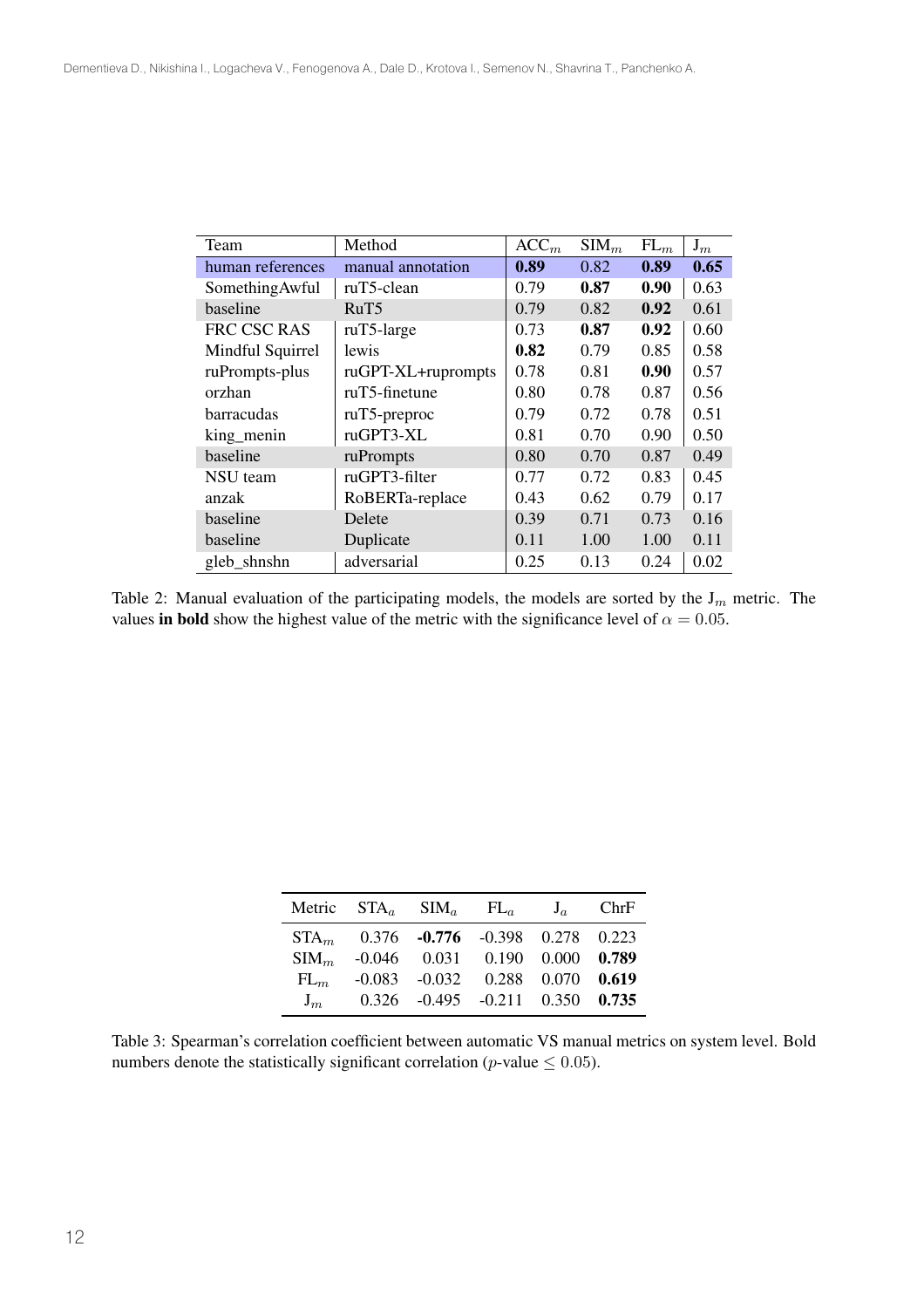better correlated for the **Delete** and **anzak** models, which are the only models to explicitly remove or replace toxic words identified by a classifier or via a manually compiled list of toxic words. These models apparently produce texts which are easy to classify correctly. Conversely, gleb\_shnshn model and human references are the most difficult to classify. The former deliberately "fools" the classifier with artificial examples, while the latter contains non-trivial phrases whose level of toxicity is difficult to grasp automatically.

Analogously, the similarity scores are also better correlated for the anzak model which leaves the majority of words intact, so for it similarity boils down to word matching. On the other hand, T5 based models produce non-trivial paraphrases. These T5 outputs are also difficult to correctly classify for fluency, unlike the models based on word replacements (anzak and Delete). Overall, we see that it is more difficult to correctly classify outputs of *better-performing models* and *models based on large pre-trained language models* than the simple baseline approaches. This suggests that the automatic evaluation might fail exactly where we need it most, i.e. in discriminating between the good models.

### 8 Conclusions

We organised a competition on text detoxification for the Russian language. To the best of our knowledge, this is the second such competition. This is also the first detoxification challenge that used manual evaluation. For the needs of competition we created the first parallel Russian corpus for detoxification enabling the use of supervised machine translation approaches to this task.

Our analysis of model performances showed that the best result is attained by models based on the pretrained ruT5 model fine-tuned on our parallel data. This model produces sentences which were evaluated closely to the human references. This shows that pre-trained Transformers are very powerful and are



Figure 2: Correlations between automatic and manual metrics at the sentence level for different models: correlation of style accuracy scores (top left), correlation of similarity scores (top right), correlation of fluency scores (bottom). Red and green bars indicate the lowest and the highest values, respectively.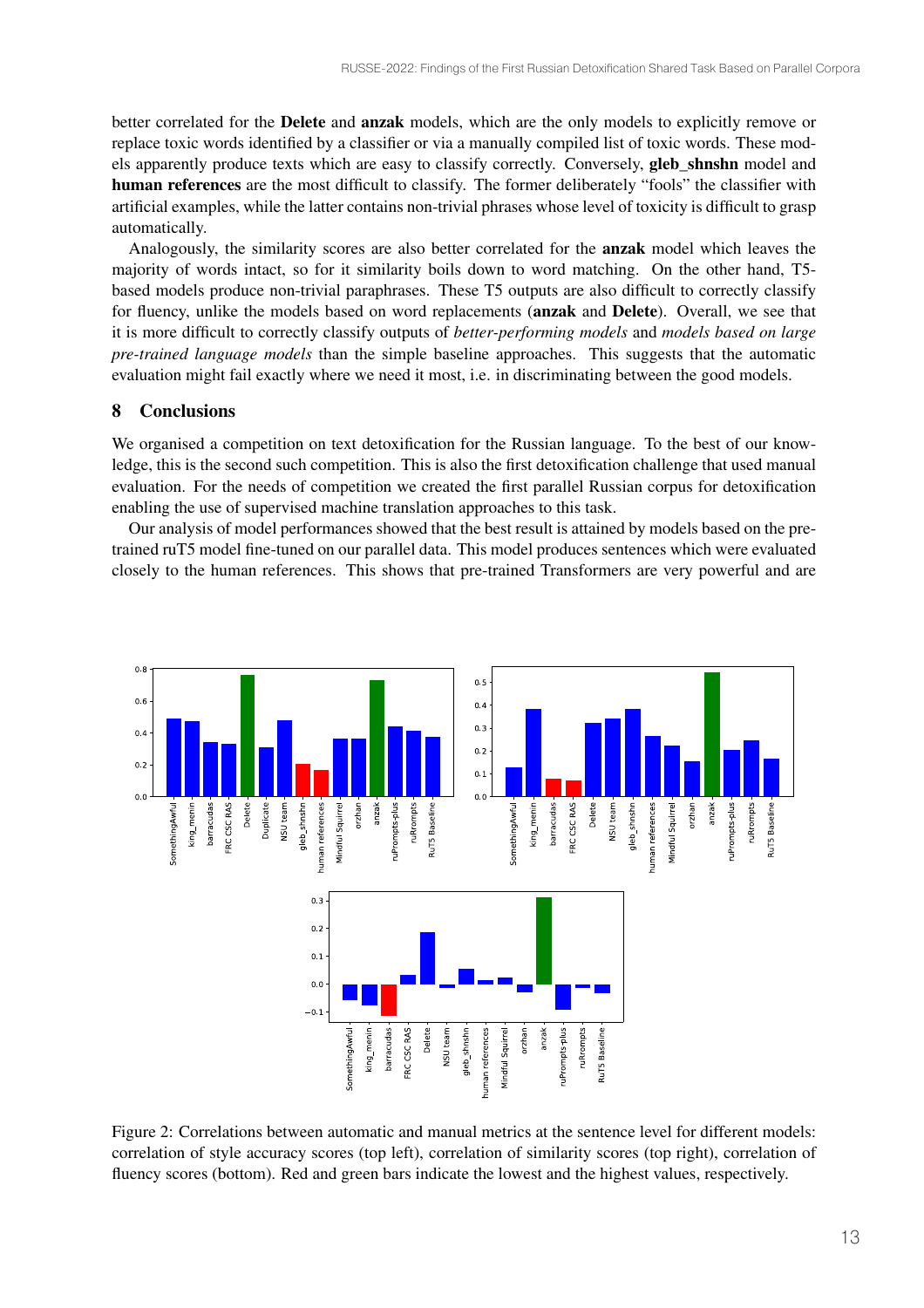difficult to beat.

We conducted an evaluation of detoxification models for Russian using both automatic and manual metrics. This allowed us to analyse the relationship between the metrics and assess the suitability of automatic metrics for evaluation.

Our analysis shows that the metrics are overall weakly correlated with the human judgements both at the system and the sentence level. We found that ChrF score has a strong correlation with the joint score of style, content, and fluency. Thus, ChrF could be used as a proxy for manual evaluation, but its lack of correlation with the style score makes this metric vulnerable to attacks. We also discovered that the correlation of manual and automatic scores varies for different models. This shows the necessity to consider diverse style transfer models for metrics analysis.

Overall, although the state-of-the-art evaluation setup for style transfer (three parameters and the joint score combined from them) is conceptually correct, the current performance of automatic metrics is insufficient to use it as a replacement for manual evaluation. More research is needed to better fit the quality of manual evaluation.

#### Acknowledgements

This work was supported by the joint MTS-Skoltech laboratory on AI. The manual evaluation was supported by a Yandex.Toloka research grant.

#### **References**

- Farhad Akhbardeh, Arkady Arkhangorodsky, Magdalena Biesialska, Ondřej Bojar, Rajen Chatterjee, Vishrav Chaudhary, Marta R. Costa-jussa, Cristina España-Bonet, Angela Fan, Christian Federmann, Markus Freitag, Yvette Graham, Roman Grundkiewicz, Barry Haddow, Leonie Harter, Kenneth Heafield, Christopher Homan, Matthias Huck, Kwabena Amponsah-Kaakyire, Jungo Kasai, Daniel Khashabi, Kevin Knight, Tom Kocmi, Philipp Koehn, Nicholas Lourie, Christof Monz, Makoto Morishita, Masaaki Nagata, Ajay Nagesh, Toshiaki Nakazawa, Matteo Negri, Santanu Pal, Allahsera Auguste Tapo, Marco Turchi, Valentin Vydrin, and Marcos Zampieri. 2021. Findings of the 2021 conference on machine translation (WMT21). // *Proceedings of the Sixth Conference on Machine Translation*, P 1–88, Online, November. Association for Computational Linguistics.
- Anatoly Belchikov. 2019. Russian language toxic comments. https://www.kaggle.com/blackmoon/russianlanguage-toxic-comments. Accessed: 2021-07-22.
- Eleftheria Briakou, Sweta Agrawal, Joel Tetreault, and Marine Carpuat. 2021. Evaluating the evaluation metrics for style transfer: A case study in multilingual formality transfer. // *Proceedings of the 2021 Conference on Empirical Methods in Natural Language Processing*, P 1321–1336, Online and Punta Cana, Dominican Republic, November. Association for Computational Linguistics.
- David Dale, Anton Voronov, Daryna Dementieva, Varvara Logacheva, Olga Kozlova, Nikita Semenov, and Alexander Panchenko. 2021. Text detoxification using large pre-trained neural models. // *Proceedings of the 2021 Conference on Empirical Methods in Natural Language Processing*, P 7979–7996, Online and Punta Cana, Dominican Republic, November. Association for Computational Linguistics.
- A. P. Dawid and A. Skene. 1979. Maximum likelihood estimation of observer error-rates using the em algorithm. *Journal of The Royal Statistical Society Series C-applied Statistics*, 28:20–28.
- Daryna Dementieva, Daniil Moskovskiy, Varvara Logacheva, David Dale, Olga Kozlova, Nikita Semenov, and Alexander Panchenko. 2021a. Methods for detoxification of texts for the russian language. *Multimodal Technologies and Interaction*, 5(9).
- Daryna Dementieva, Sergey Ustyantsev, David Dale, Olga Kozlova, Nikita Semenov, Alexander Panchenko, and Varvara Logacheva. 2021b. Crowdsourcing of parallel corpora: the case of style transfer for detoxification. // *Proceedings of the 2nd Crowd Science Workshop: Trust, Ethics, and Excellence in Crowdsourced Data Management at Scale co-located with 47th International Conference on Very Large Data Bases (VLDB)*.
- Fangxiaoyu Feng, Yinfei Yang, Daniel Cer, Naveen Arivazhagan, and Wei Wang. 2020. Language-agnostic BERT sentence embedding. *CoRR*, abs/2007.01852.
- Jiatao Gu, Changhan Wang, and Junbo Zhao. 2019. Levenshtein transformer. *Advances in Neural Information Processing Systems*, 32.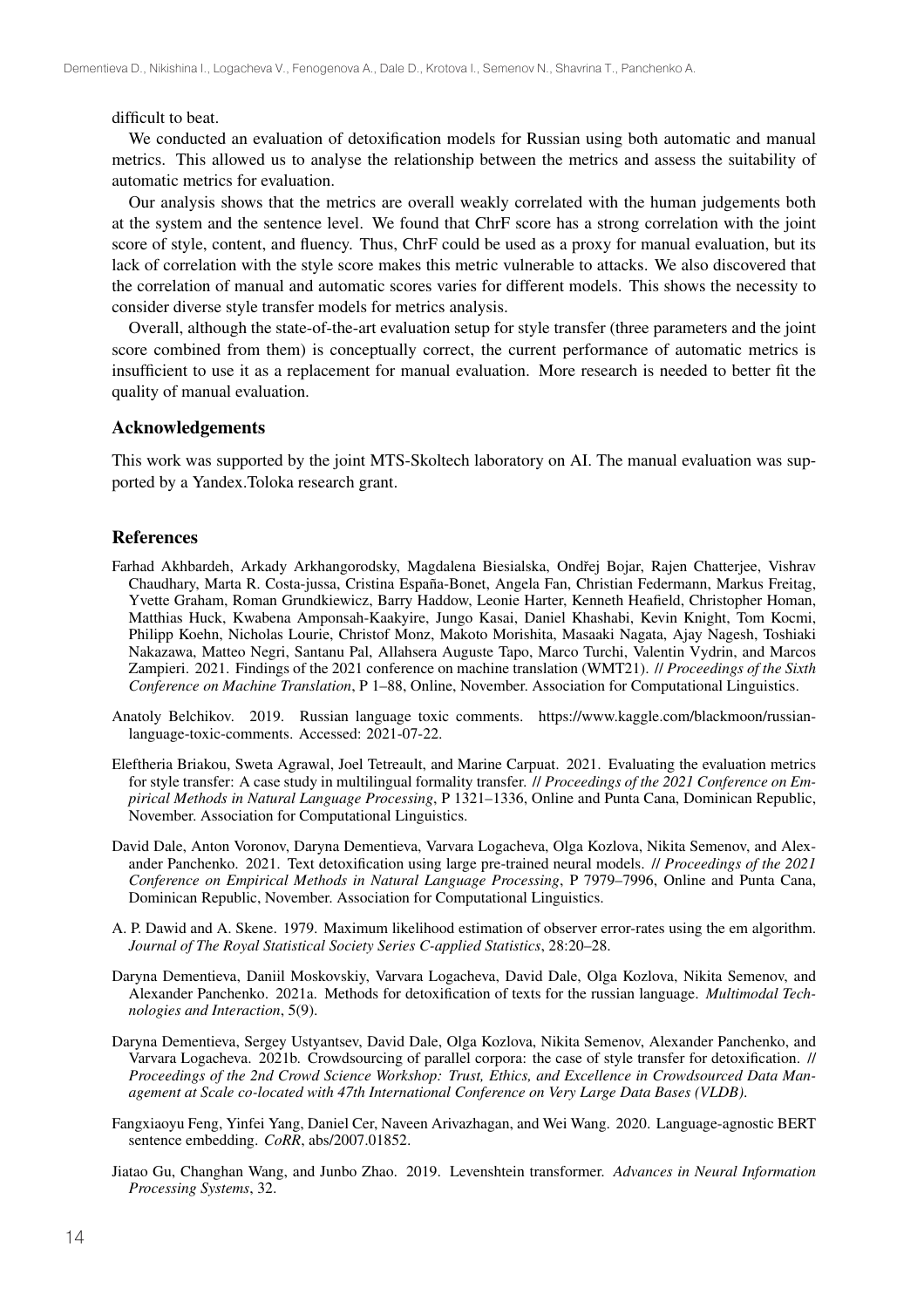- Zhiqiang Hu, Roy Ka-Wei Lee, Charu C Aggarwal, and Aston Zhang. 2020. Text style transfer: A review and experimental evaluation. *arXiv preprint arXiv:2010.12742*.
- Jigsaw. 2018. Toxic comment classification challenge. https://www.kaggle.com/c/jigsaw-toxic-commentclassification-challenge. Accessed: 2022-03-16.
- Jigsaw. 2019. Jigsaw unintended bias in toxicity classification. https://www.kaggle.com/c/jigsaw-unintendedbias-in-toxicity-classification. Accessed: 2022-03-16.
- Jigsaw. 2020. Jigsaw multilingual toxic comment classification. https://www.kaggle.com/c/jigsaw-multilingualtoxic-comment-classification. Accessed: 2022-03-16.
- Di Jin, Zhijing Jin, Zhiting Hu, Olga Vechtomova, and Rada Mihalcea. 2020. Deep learning for text style transfer: A survey. *CoRR*, abs/2011.00416.
- Katharina Kann, Sascha Rothe, and Katja Filippova. 2018. Sentence-level fluency evaluation: References help, but can be spared! // *Proceedings of the 22nd Conference on Computational Natural Language Learning*, P 313–323, Brussels, Belgium, October. Association for Computational Linguistics.
- Nikita Konodyuk and Maria Tikhonova. 2021. Continuous prompt tuning for russian: how to learn prompts efficiently with rugpt3? // *Proceedings of the International Conference on Analysis of Images, Social Networks and Texts*.
- Kalpesh Krishna, John Wieting, and Mohit Iyyer. 2020. Reformulating unsupervised style transfer as paraphrase generation. // *Proceedings of the 2020 Conference on Empirical Methods in Natural Language Processing (EMNLP)*, P 737–762, Online, November. Association for Computational Linguistics.
- Yuri Kuratov and Mikhail Arkhipov. 2019. Adaptation of deep bidirectional multilingual transformers for russian language.
- John Pavlopoulos, Jeffrey Sorensen, Léo Laugier, and Ion Androutsopoulos. 2021. SemEval-2021 task 5: Toxic spans detection. // *Proceedings of the 15th International Workshop on Semantic Evaluation (SemEval-2021)*, P 59–69, Online, August. Association for Computational Linguistics.
- Maja Popović. 2015. chrF: character n-gram F-score for automatic MT evaluation. *// Proceedings of the Tenth Workshop on Statistical Machine Translation*, P 392–395, Lisbon, Portugal, September. Association for Computational Linguistics.
- Machel Reid and Victor Zhong. 2021. LEWIS: Levenshtein editing for unsupervised text style transfer. // *Findings of the Association for Computational Linguistics: ACL-IJCNLP 2021*, P 3932–3944, Online, August. Association for Computational Linguistics.
- Yulia Rubtsova. 2012. Avtomaticheskoe postroenie i analiz korpusa korotkih tekstov (postov mikroblogov) dlya zadachi razrabotki i trenirovki tonovogo klassifikatora. // *Inzheneriya znaniy i tekhnologii semanticheskogo veba, T.1*, P 109–116.
- Aleksandr Semiletov. 2020. Toxic russian comments. https://www.kaggle.com/alexandersemiletov/toxic-russiancomments. Accessed: 2021-07-22.
- Tianxiao Shen, Tao Lei, Regina Barzilay, and Tommi Jaakkola. 2017. Style transfer from non-parallel text by cross-alignment.
- Ke Wang, Hang Hua, and Xiaojun Wan. 2019. Controllable unsupervised text attribute transfer via editing entangled latent representation.
- Alex Warstadt, Amanpreet Singh, and Samuel R. Bowman. 2019. Neural network acceptability judgments. *Transactions of the Association for Computational Linguistics*, 7:625–641.
- Haoran Xu, Sixing Lu, Zhongkai Sun, Chengyuan Ma, and Chenlei Guo. 2021. Vae based text style transfer with pivot words enhancement learning.
- Ivan P. Yamshchikov, Viacheslav Shibaev, Nikolay Khlebnikov, and Alexey Tikhonov. 2021. Style-transfer and paraphrase: Looking for a sensible semantic similarity metric. *Proceedings of the AAAI Conference on Artificial Intelligence*, 35(16):14213–14220, May.
- Yandex. 2021. Toxic comment classification challenge. https://yandex.ru/cup/ml/analysis/#NLP. Accessed: 2022-03-16.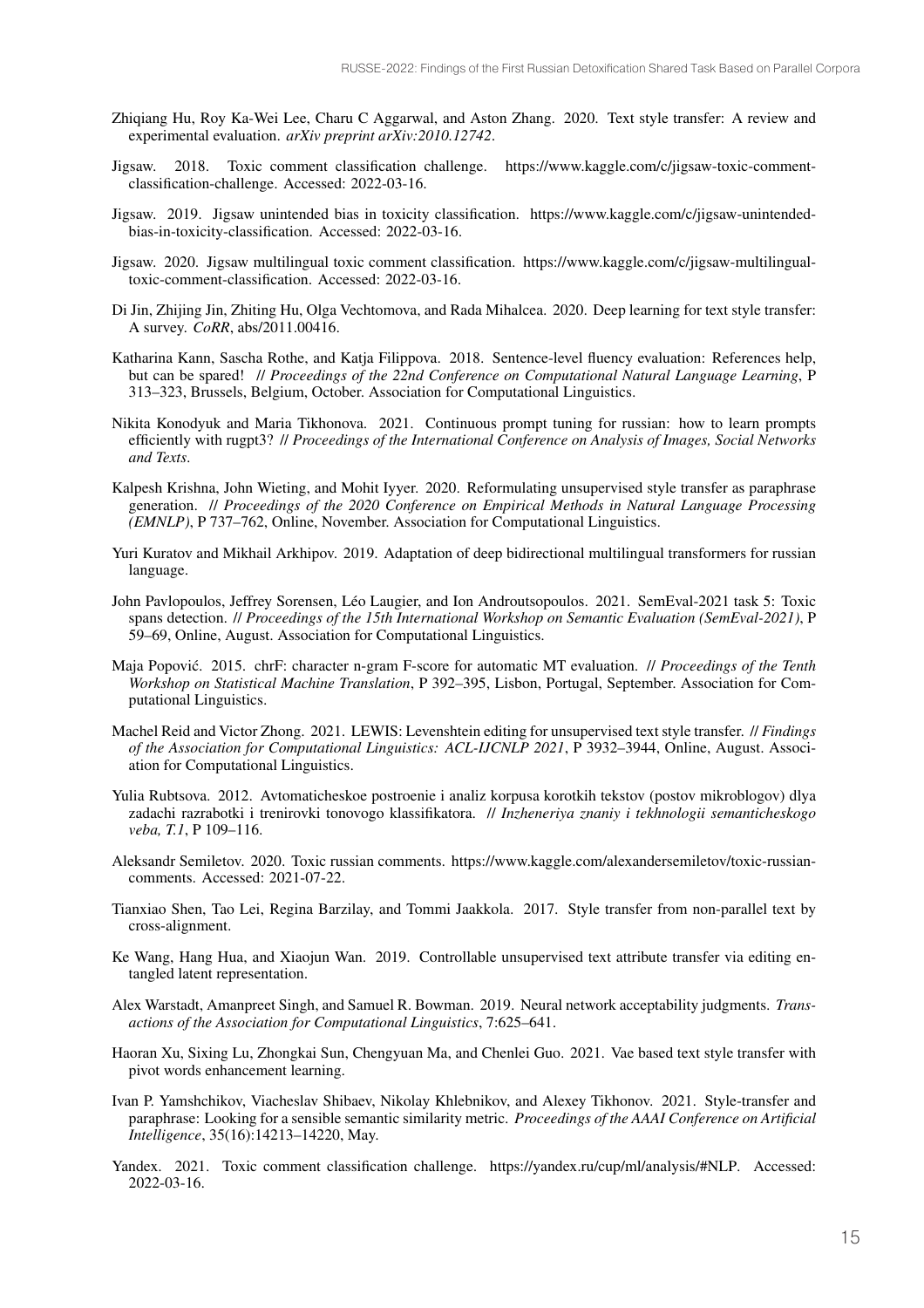- Marcos Zampieri, Shervin Malmasi, Preslav Nakov, Sara Rosenthal, Noura Farra, and Ritesh Kumar. 2019. Semeval-2019 task 6: Identifying and categorizing offensive language in social media (offenseval). // *Proceedings of the 13th International Workshop on Semantic Evaluation*, P 75–86.
- Marcos Zampieri, Preslav Nakov, Sara Rosenthal, Pepa Atanasova, Georgi Karadzhov, Hamdy Mubarak, Leon Derczynski, Zeses Pitenis, and Çagrı Çöltekin. 2020. SemEval-2020 Task 12: Multilingual Offensive Language ˘ Identification in Social Media (OffensEval 2020). // *Proceedings of SemEval*.

#### A Labeling Pipeline Instructions

This appendix contains the illustration of all labeling tasks at Yandex Toloka platform in original Russian language: (i) detoxificated paraphrase generation (Figure 3a); (ii) content preservation check (Figure 3b); (iii) toxicity classification (Figure 3c); (iv) fluency check (Figure 3d).

| ну и что тиы предлагаешь умник хуев о                                                 |                                                                                                 |
|---------------------------------------------------------------------------------------|-------------------------------------------------------------------------------------------------|
| Перепишите текст так, чтобы в нем не было<br>оскорблений, а содержание не поменялось. | Эти предложения значат одно и то же?                                                            |
| Ваш вариант<br>1<br>$\overline{5}$                                                    | а шо это за старый пидорас на фото?                                                             |
| $\odot$<br>Текст нельзя переписать<br>$\boldsymbol{\mathsf{x}}$                       | А кто это на фото                                                                               |
| $\rightarrow$<br>Это бессмысленный текст<br>В тексте и так нет оскорблений            | $\Box$ Да 2 () Нет                                                                              |
| Невозможно убрать оскорбления без<br>значительного изменения содержания<br>Другое     |                                                                                                 |
| (a) Generation of paraphrases.                                                        | (b) Content preservation check.                                                                 |
| Этого человека надо поймать и сделать инвалидом                                       | это где такая прелесть, в каком айоне?                                                          |
| Содержит ли этот текст оскорбления или нецензурные слова?                             | Является ли предложение грамотным?                                                              |
| $\Box$ $\Box$ Het<br>$\mathbb{V}$ $\bigcirc$ $\mathbb{A}$ a                           | <b>Да</b> , полностью или с незначительными ошибками<br>Есть ошибки, но они не мешают пониманию |
|                                                                                       | Есть ошибки, которые мешают понять смысл                                                        |
| (c) Toxicity classification.                                                          | (d) Fluency check.                                                                              |

Figure 3: Original Russian interfaces in Yandex Toloka platform for labeling.

#### B Toxicity Labelling

This appendix contains the additional information on our ways of delivering the notion of toxicity to crowd workers. In section B.1, we provide the full instruction for the toxicity labelling task which was used to label the sentences when collecting the training data and also when evaluating the outputs of models participating in the competition. Section B.2 contains the examples which were used for user training.

#### B.1 Labelling Instructions

You are asked to read sentences and define if they contain offences, swear or rude words.

Attention! Non-offensive sentences can contain criticism and have a negative sentiment.

### Examples

Offensive sentences:

- Интернетная шпана, не тебе меня поучать. (*You internet punks, it's not for you to lecture me*)
- Какая подписка, что ты несёшь, поехавший? (*What kind of subscription, what are you talking about, id\*\*t?*)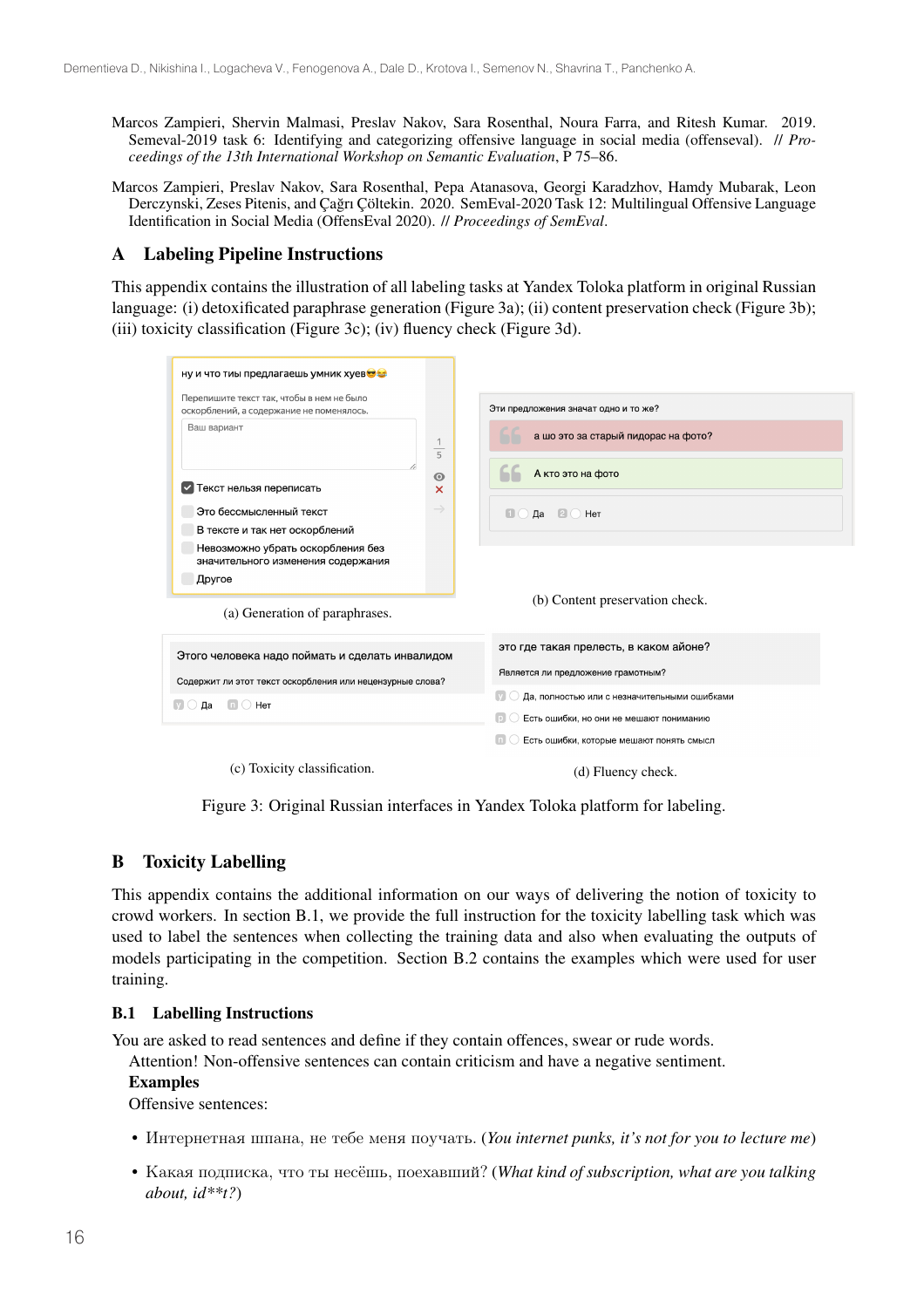- Как минимум два малолетних дегенерата в треде, мда. (*At least two juvenile degenerates in a thread, hmm.*)
- Вообще не вижу смысла спорить по поводу дюймов,  $x^{**}$ вый там ips или нет, машина не этим интересна. (*In general, I see no reason to argue about inches, no matter if ips is sh\*t or not, it's not the main thing about a car.*)

#### Neutral (inoffensive) sentences:

- У нас в есть убунты и текникал превью. (*We have ubuntu and technical previews.*)
- он тоже был храбрым! (*he was brave too!*)
- Это бессмысленно, ты же знаешь (*It's pointless, you know*)
- Если он мечтает съесть своих соседей то это плохо. (*If he dreams of eating his neighbors, then this is bad.*)

#### B.2 Training Examples

- а так реагировать на простое фото это п<sup>\*</sup>здец, по моему фляга у тебя свистит п<sup>\*</sup>здец как (*And such reaction to a simple photo is f\*cked up, in my opinion you're retarded*)
	- Label: toxic
	- Hint: Use of obscenity (*f\*cked up*) and insult (*retarded*)
- тварина \*баная если это ее слова (*F\*cking beast if that's her words*)
	- Label: toxic
	- Hint: Use of insult (*f\*cking beast*)
- ну ты глупый (*You're stupid*)
	- Label: toxic
	- Hint: Insult of the interlocutor (*stupid*)
- Лжецы. Вот и что с такими делать? (*Liars. So what should we do to them?*)
	- Label: non-toxic
	- Hint: *Liars* is not an insult, but rather a statement of fact and not a swear word.
- очень плохой человек тот кто со своим ружьем такую птицу убивает (*A very bad person is the one who kills such a bird with his gun*)
	- Label: non-toxic
	- Hint: *Bad person* is not an insult.
- Странная, люди просто салатом делятся (*You are strange, people are just sharing their salads*)
	- Label: non-toxic
	- Hint: No offences or swear words.